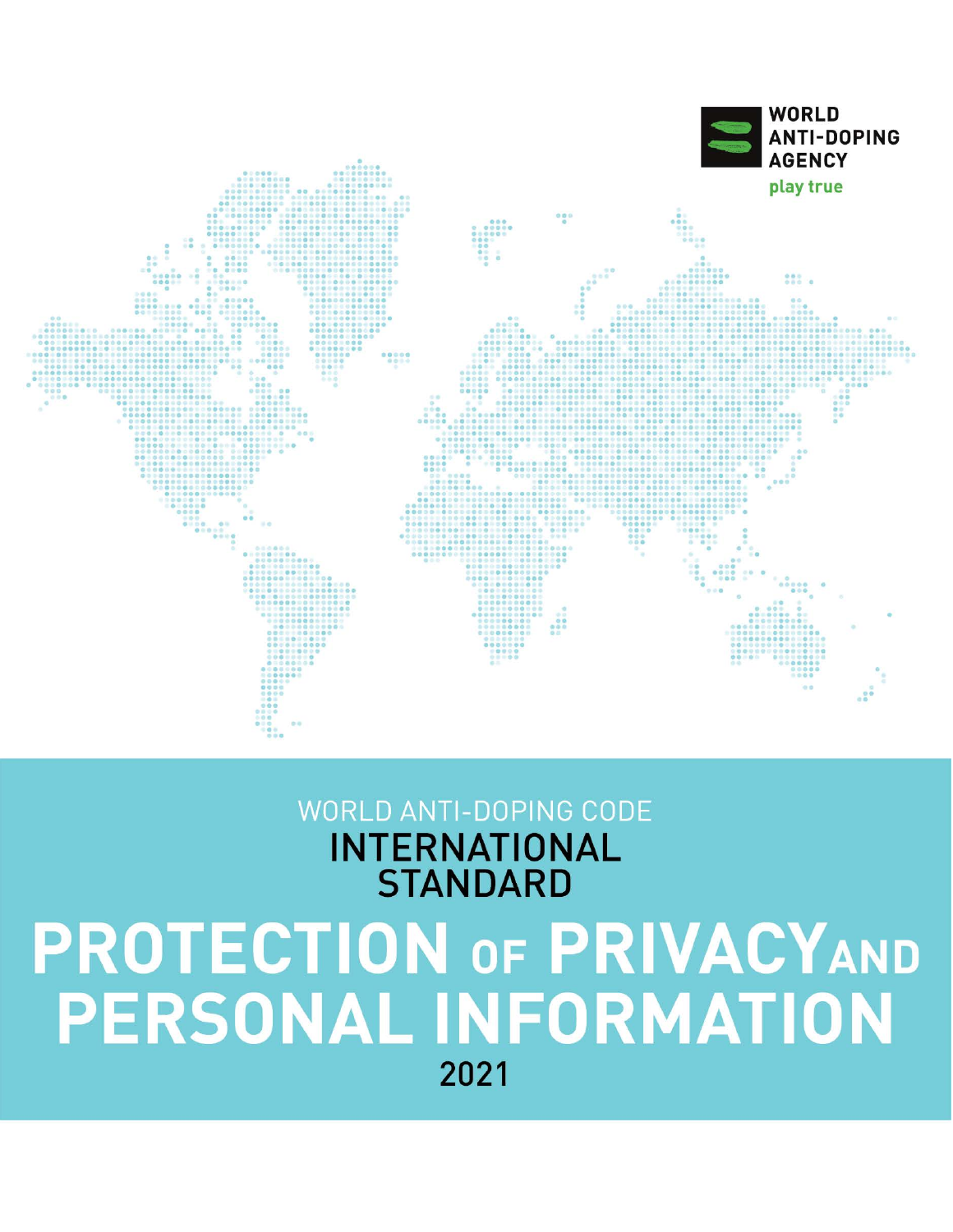

## *International Standard* **for the Protection of Privacy and Personal Information**

The World Anti-Doping *Code International Standard* for the Protection of Privacy and Personal Information is a mandatory *International Standard*  developed as part of the World Anti-Doping Program. It was developed in consultation with *Signatories*, public authorities, and other relevant stakeholders.

The *International Standard* for the Protection of Privacy and Personal Information was first adopted in 2009 and came into effect in June 2009. It was subsequently amended two times, the first time effective January 2015 and the second time effective June 2018. A revised version to come into force on 1 January 2021 was approved by the *WADA* Executive Committee at the World Conference on Doping in Sport in Katowice on 7 November 2019. Following a limited supplementary consultation period, a further revised version was approved by the WADA Executive Committee on 15 September 2020 and is effective as of 1 January 2021.This version incorporates minor, clarifying revisions to Annex A, which were approved by the WADA Executive Committee on 24 November 2021, and has been effective since this date.

Published by:

World Anti-Doping Agency Stock Exchange Tower 800 Place Victoria (Suite 1700) PO Box 120 Montreal, Quebec Canada H4Z 1B7

[www.wada-ama.org](http://www.wada-ama.org/)

Tel: +1 514 904 9232<br>Fax: +1 514 904 8650 +1 514 904 8650 E-mail: code@wada-ama.org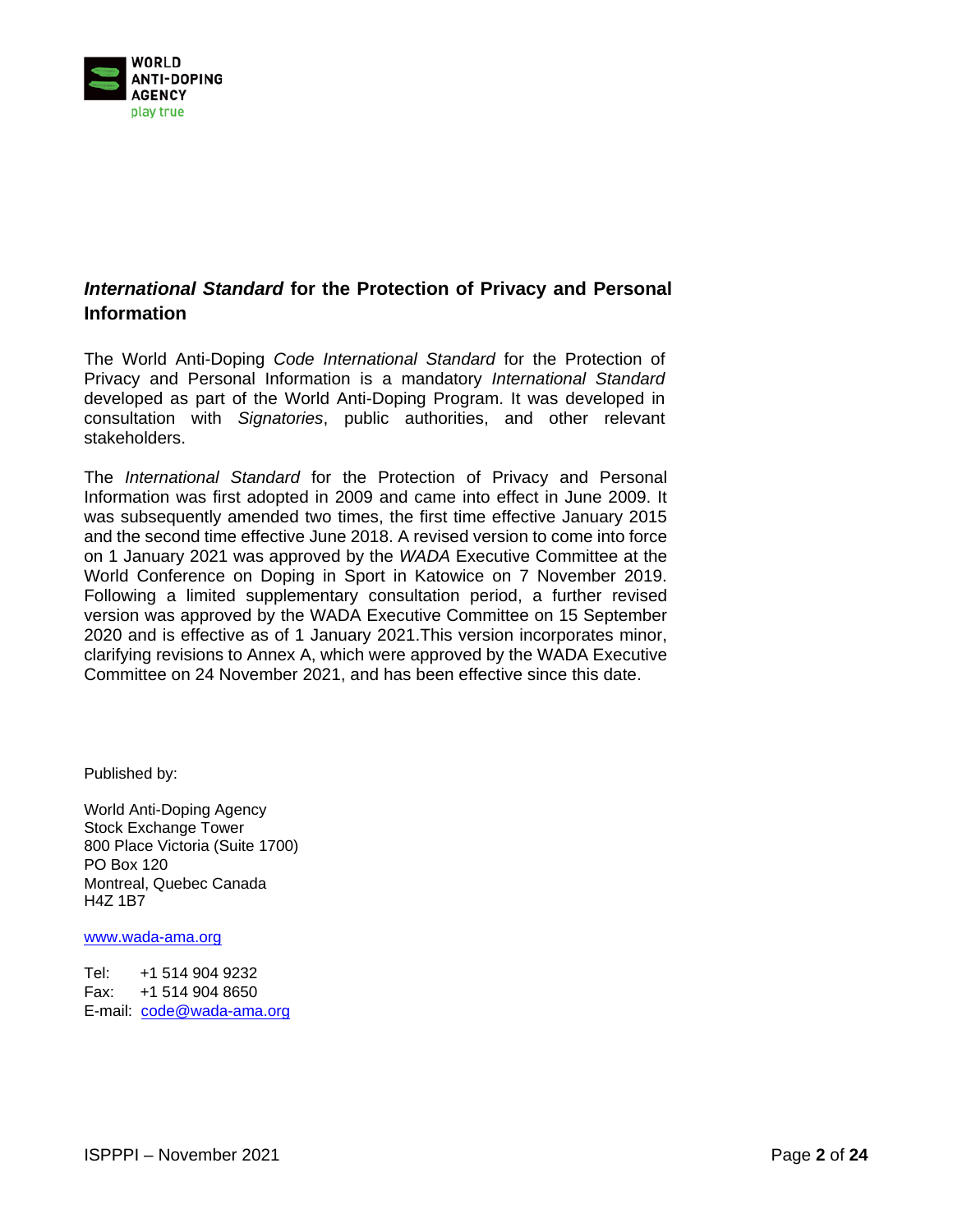

## **TABLE OF CONTENTS**

|      |                                                                                    | PART ONE: INTRODUCTION, CODE PROVISIONS, INTERNATIONAL STANDARD PROVISIONS                                                                                                         |  |  |  |
|------|------------------------------------------------------------------------------------|------------------------------------------------------------------------------------------------------------------------------------------------------------------------------------|--|--|--|
| 1.0  |                                                                                    |                                                                                                                                                                                    |  |  |  |
| 2.0  |                                                                                    |                                                                                                                                                                                    |  |  |  |
| 3.0  |                                                                                    |                                                                                                                                                                                    |  |  |  |
|      | 3.1.                                                                               | Defined Terms from the 2021 Code that are used in the International Standard for the                                                                                               |  |  |  |
|      |                                                                                    | 3.2. Defined Terms from the International Standard for Testing and Investigations 7<br>3.3. Defined Terms Specific to the International Standard for the Protection of Privacy and |  |  |  |
|      |                                                                                    |                                                                                                                                                                                    |  |  |  |
|      |                                                                                    |                                                                                                                                                                                    |  |  |  |
| 4.0  | Processing Personal Information in Accordance with International Standard and      |                                                                                                                                                                                    |  |  |  |
| 5.0  |                                                                                    |                                                                                                                                                                                    |  |  |  |
| 6.0  | Processing Personal Information in Accordance with a Valid Legal Ground 12         |                                                                                                                                                                                    |  |  |  |
| 7.0  | Ensuring Appropriate Information is Furnished to Participants and Other Persons 14 |                                                                                                                                                                                    |  |  |  |
| 8.0  | Disclosures of Personal Information to Other Anti-Doping Organizations and         |                                                                                                                                                                                    |  |  |  |
| 9.0  |                                                                                    |                                                                                                                                                                                    |  |  |  |
| 10.0 | Retaining Personal Information Where Relevant and Ensuring its Destruction 18      |                                                                                                                                                                                    |  |  |  |
| 11.0 | Rights of Participants and Other Persons with Respect to Personal Information19    |                                                                                                                                                                                    |  |  |  |
|      |                                                                                    |                                                                                                                                                                                    |  |  |  |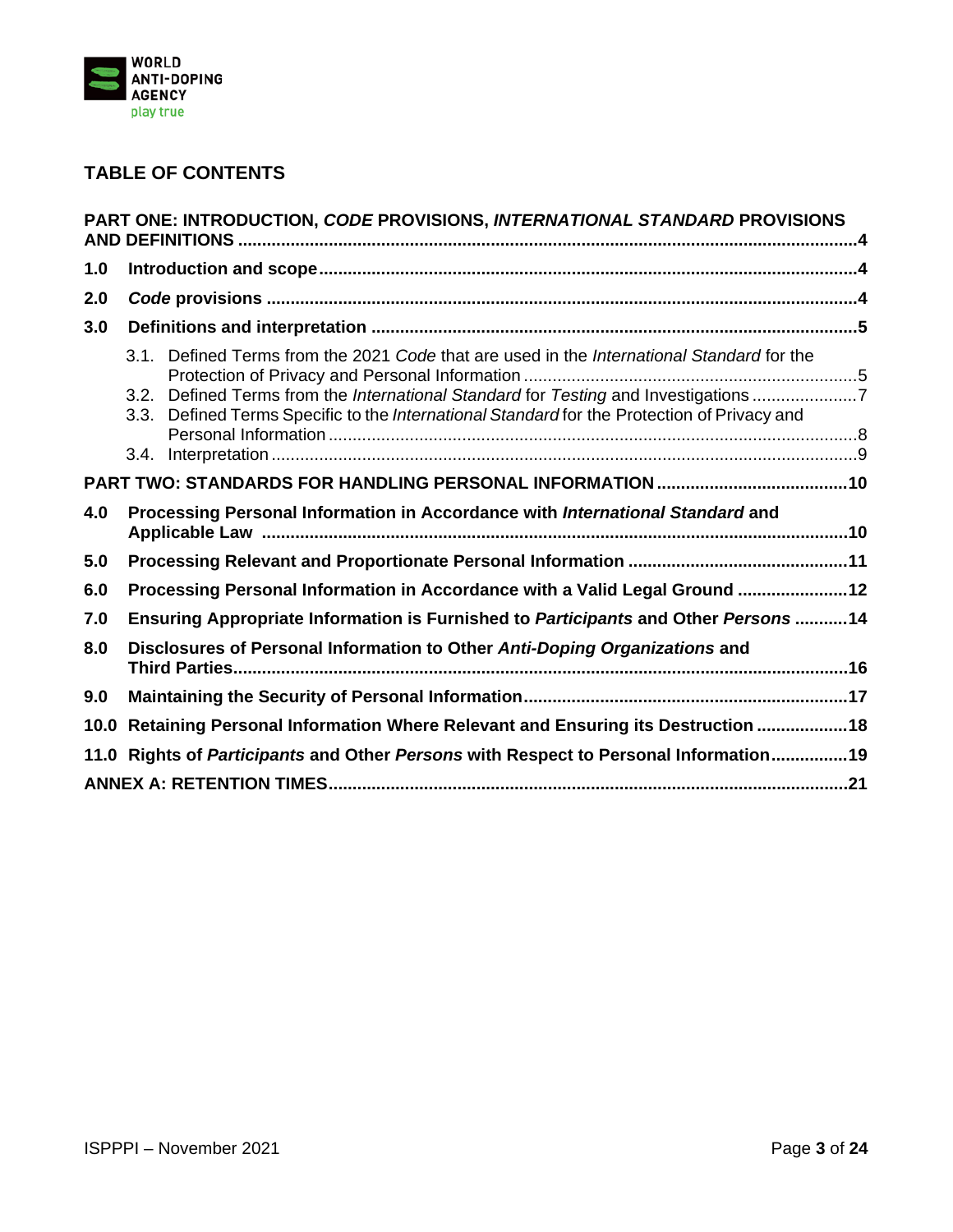

## <span id="page-3-0"></span>**PART ONE: INTRODUCTION,** *CODE* **PROVISIONS,** *INTERNATIONAL STANDARD* **PROVISIONS AND DEFINITIONS**

## <span id="page-3-2"></span><span id="page-3-1"></span>**1.0 Introduction and Scope**

The purpose of the *International Standard* for the Protection of Privacy and Personal Information is to ensure that *Anti-Doping Organizations* apply appropriate, sufficient and effective privacy protections to the Personal Information they Process when conducting anti-doping programs, in recognition of the fact that Personal Information gathered in the anti-doping context can impinge upon and implicate the privacy rights of *Persons* involved in and associated with organized sport.

The *Code*, in particular, requires *Athletes* to furnish a significant amount of Personal Information to *Anti-Doping Organizations*. As a result, it is essential that *Anti-Doping Organizations* appropriately protect the Personal Information that they Process both to meet legal standards and to ensure the continued confidence and trust of those involved in organized sport.

The *Code* recognizes and affirms the importance of ensuring that the privacy rights of *Persons*  subject to anti-doping programs based on the *Code* are fully respected. In support of this commitment, this *International Standard* sets forth a minimum, common set of rules to which *Anti-Doping Organizations* must conform when Processing Personal Information pursuant to the *Code*. In some cases, *Anti-Doping Organizations* may be required by applicable laws to apply rules or standards that exceed those set forth in this *International Standard*.

A *WADA* expert reference group reviewed, discussed and prepared this document, and specifically took into account the Organization for Economic Cooperation and Development's (OECD) 1980 Guidelines on the Protection of Privacy and Transborder Flows of Personal Data; the Council of Europe Convention for the Protection of Individuals with regard to Automatic Processing of Personal Data (ETS. No. 108); the APEC Privacy Framework; the Charter of Fundamental Rights of the European Union, EU Regulation 2016/679 on the protection of natural persons with regard to the processing of personal data (General Data Protection Regulation), and other international and regional data privacy rules, standards and case law, such as the judgement of the European Court of Human Rights of 18 January 2018 (FNASS and others *vs.* France).

Terms used in this *International Standard* that are defined terms from the *Code* are italicized. Terms that are defined in this or another *International Standard* are underlined.

## **2.0** *Code* **Provisions**

The following articles in the *Code* are directly relevant to the *International Standard* for the Protection of Privacy and Personal Information; they can be obtained by referring to the *Code*  itself:

<span id="page-3-3"></span>• *Code* Article 14 Confidentiality and Reporting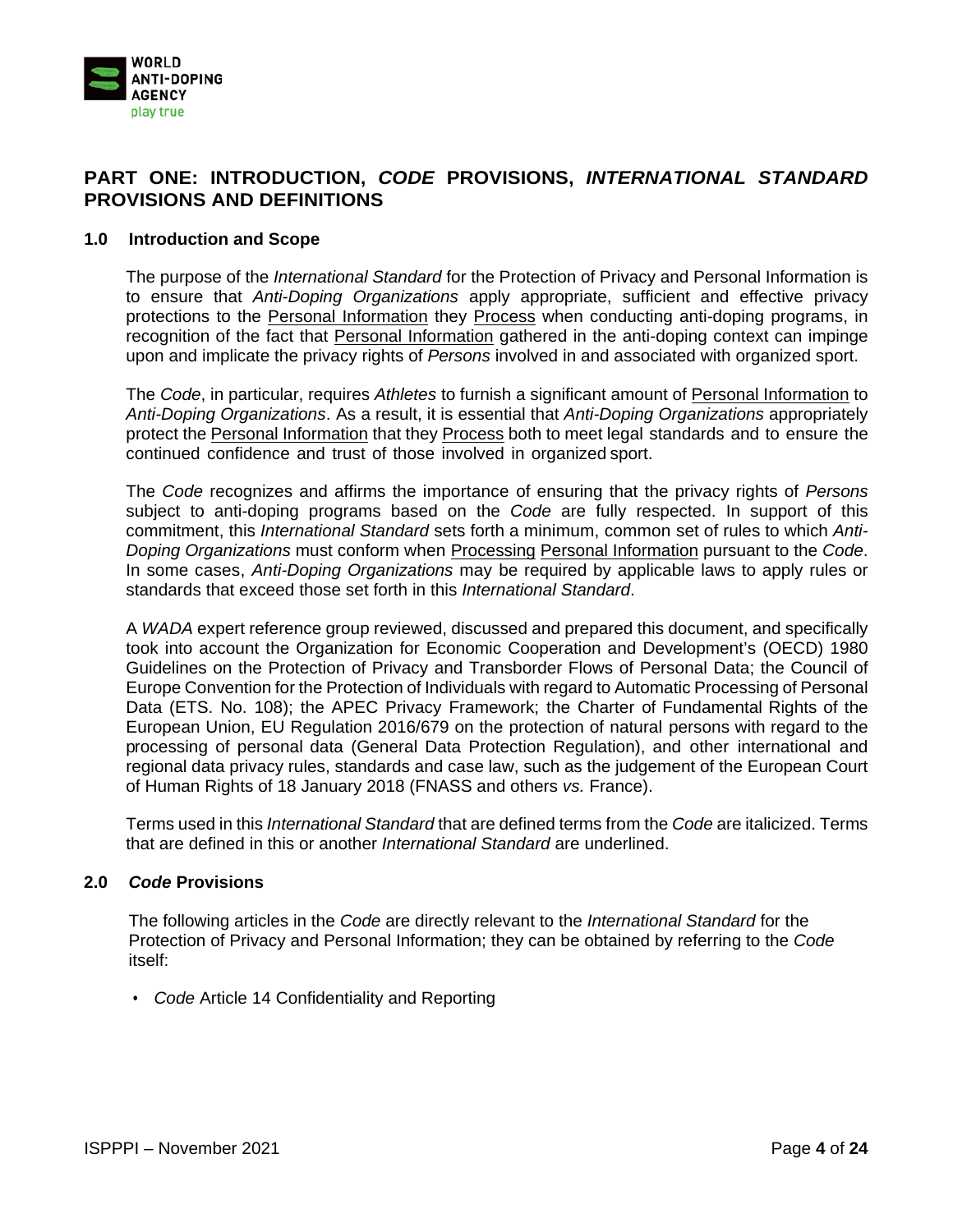

### <span id="page-4-0"></span>**3.0 Definitions and Interpretation**

### **3.1. Defined Terms from the** *Code* **that are used in the** *International Standard* **for the Protection of Privacy and Personal Information**

*ADAMS***:** The Anti-Doping Administration and Management System is a Web-based database management tool for data entry, storage, sharing, and reporting designed to assist stakeholders and *WADA* in their anti-doping operations in conjunction with data protection legislation.

*Anti-Doping Activities*: Anti-doping *Education* and information, test distribution planning, maintenance of a *Registered Testing Pool*, managing *Athlete Biological Passports*, conducting *Testing*, organizing analysis of *Samples*, gathering of intelligence and conduct of investigations, processing of *TUE* applications, *Results Management*, hearings, monitoring and enforcing compliance with any *Consequences* imposed, and all other activities related to anti-doping to be carried out by or on behalf of an *Anti-Doping Organization*, as set out in the *Code* and/or the *International Standards*.

*Anti-Doping Organization***:** *WADA* or a *Signatory* that is responsible for adopting rules for initiating, implementing or enforcing any part of the *Doping Control* process. This includes, for example, the International Olympic Committee, the International Paralympic Committee, other *Major Event Organizations* that conduct *Testing* at their *Events*, International Federations, and *National Anti-Doping Organizations*.

**Athlete:** Any *Person* who competes in sport at the international level (as defined by each International Federation) or the national level (as defined by each *National Anti-Doping Organization*). An *Anti-Doping Organization* has discretion to apply anti-doping rules to an *Athlete* who is neither an *International-Level Athlete* nor a *National-Level Athlete*, and thus to bring them within the definition of "*Athlete*". In relation to *Athletes* who are neither *International-Level* nor *National-Level Athletes*, an *Anti-Doping Organization* may elect to: conduct limited *Testing* or no *Testing* at all; analyze *Samples* for less than the full menu of *Prohibited Substances*; require limited or no whereabouts information; or not require advance *TUEs*. However, if an Article 2.1, 2.3 or 2.5 anti-doping rule violation is committed by any *Athlete* over whom an *Anti-Doping Organization* has elected to exercise its authority to test and who competes below the international or national level, then the *Consequences*  set forth in the *Code* must be applied. For purposes of Article 2.8 and Article 2.9 and for purposes of anti-doping information and *Education*, any *Person* who participates in sport under the authority of any *Signatory*, government, or other sports organization accepting the *Code* is an *Athlete.*

*[Comment to Athlete: Individuals who participate in sport may fall in one of five categories: 1) International-Level Athlete, 2) National-Level Athlete, 3) individuals who are not International or National-Level Athletes but over whom the International Federation or National Anti-Doping Organization has chosen to exercise authority, 4) Recreational Athlete, and 5) individuals over whom no International Federation or National Anti-Doping Organization has, or has chosen to, exercise authority. All International and National-Level Athletes are subject to the anti-doping rules of the Code, with the precise definitions of international and national level sport to be set forth in the anti-doping rules of the International Federations and National Anti-Doping Organizations.]*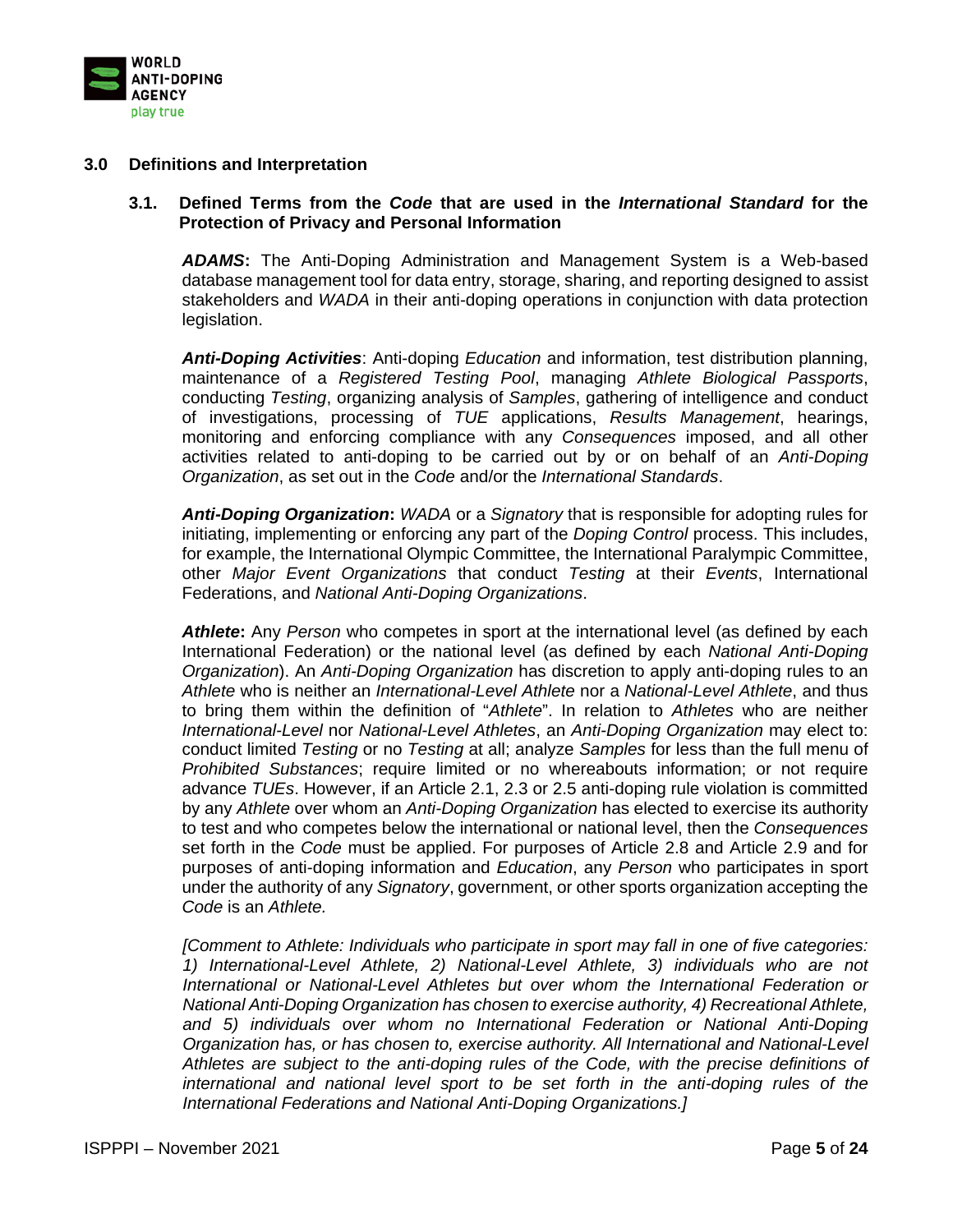

*Athlete Support Personnel***:** Any coach, trainer, manager, agent, team staff, official, medical, paramedical personnel, parent or any other *Person* working with, treating or assisting an *Athlete* participating in or preparing for sports competition.

*Code***:** The World Anti-Doping *Code*.

*Competition***:** A single race, match, game or singular sport contest. For example, a basketball game or the finals of the Olympic 100-meter race in athletics. For stage races and other sport contests where prizes are awarded on a daily or other interim basis the distinction between a *Competition* and an *Event* will be as provided in the rules of the applicable International Federation.

*Consequences of Anti-Doping Rule Violations ("Consequences")***:** An *Athlete's* or other *Person's* violation of an anti-doping rule may result in one or more of the following: (a) *Disqualification* means the *Athlete's* results in a particular *Competition* or *Event* are invalidated, with all resulting *Consequences* including forfeiture of any medals, points and prizes; (b) *Ineligibility* means the *Athlete* or other *Person* is barred on account of an antidoping rule violation for a specified period of time from participating in any *Competition* or other activity or funding as provided in Article 10.14.1; (c) *Provisional Suspension* means the *Athlete* or other *Person* is barred temporarily from participating in any *Competition* or activity prior to the final decision at a hearing conducted under Article 8; (d) *Financial Consequences* means a financial sanction imposed for an anti-doping rule violation or to recover costs associated with an anti-doping rule violation; and (e) *Public Disclosure* means the dissemination or distribution of information to the general public or *Person*s beyond those *Person*s entitled to earlier notification in accordance with Article 14. Teams in *Team Sports* may also be subject to *Consequences* as provided in Article 11.

*Delegated Third Parties***:** Any *Person* to which an *Anti-Doping Organization* delegates any aspect of *Doping Control* or anti-doping *Education* programs including, but not limited to, third parties or other *Anti-Doping Organizations* that conduct *Sample* collection or other *Doping Control* services or anti-doping *Educational* programs for the *Anti-Doping Organization*, or individuals serving as independent contractors who perform *Doping Control*  services for the *Anti-Doping Organization* (e.g., non-employee *Doping Control* officers or chaperones).

**Doping Control:** All steps and processes from test distribution planning through to ultimate disposition of any appeal and the enforcement of *Consequences*, including all steps and processes in between, including but not limited to, *Testing*, investigations, whereabouts, *TUEs*, *Sample* collection and handling, laboratory analysis, *Results Management*, hearings and appeals, and investigations or proceedings relating to violations of Article 10.14 (Status During *Ineligibility* or *Provisional Suspension*).

*Education***:** The process of learning to instill values and develop behaviors that foster and protect the spirit of sport, and to prevent intentional and unintentional doping.

*International Standard***:** A standard adopted by *WADA* in support of the *Code*. Compliance with an *International Standard* (as opposed to another alternative standard, practice or procedure) shall be sufficient to conclude that the procedures addressed by the *International Standard* were performed properly. *International Standards* shall include any *Technical*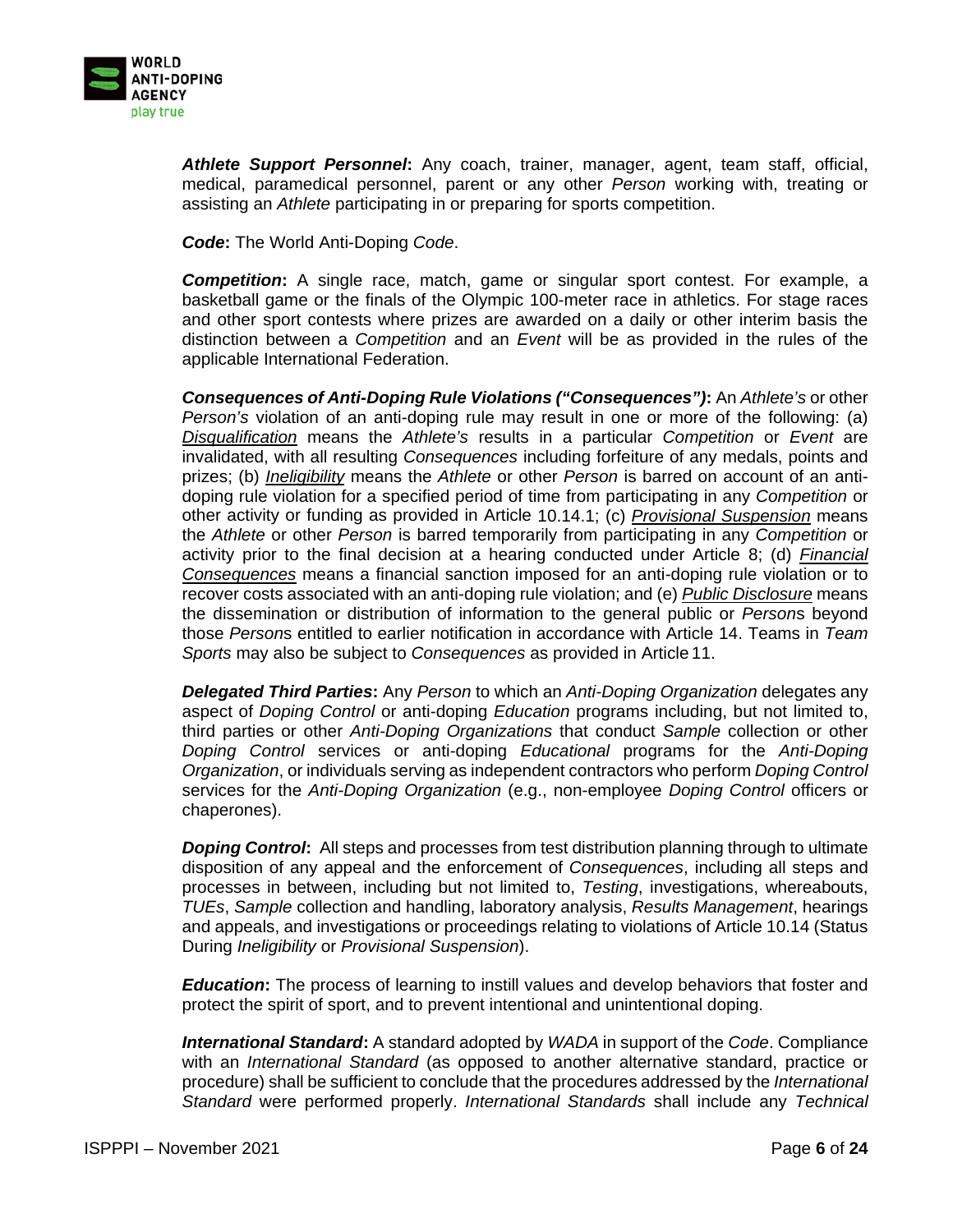

*Documents* issued pursuant to the *International Standard*.

*Participant***:** Any *Athlete* or *Athlete Support Person*.

*Person***:** A natural *Person* or an organization or other entity.

*Prohibited Method***:** Any method so described on the *Prohibited List*.

*Prohibited Substance***:** Any substance, or class of substances, so described on the *Prohibited List*.

*Publicly Disclosed***:** See *Consequences of Anti-Doping Rule Violations* above.

*Results Management***:** The process encompassing the timeframe between notification as per Article 5 of the *International Standard* for *Results Management*, or in certain cases (e.g., *Atypical Finding*, *Athlete Biological Passport*, Whereabouts Failure), such pre-notification steps expressly provided for in Article 5 of the *International Standard* for *Results Management*, through the charge until the final resolution of the matter, including the end of the hearing process at first instance or on appeal (if an appeal was lodged).

*Sample* **or** *Specimen***:** Any biological material collected for the purposes of *Doping Control.* 

*[Comment to Sample or Specimen: It has sometimes been claimed that the collection of blood Samples violates the tenets of certain religious or cultural groups. It has been determined that there is no basis for any such claim.]*

*Signatories:* Those entities accepting the *Code* and agreeing to implement the *Code*, as provided in Article 23.

*Target Testing***:** Selection of specific *Athletes* for *Testing* based on criteria set forth in the *International Standard* for *Testing* and Investigations.

**Testing:** The parts of the *Doping Control* process involving test distribution planning, *Sample* collection, *Sample* handling, and *Sample* transport to the laboratory.

*Therapeutic Use Exemption [TUE]***:** A *Therapeutic Use Exemption* allows an *Athlete* with a medical condition to use a *Prohibited Substance* or *Prohibited Method*, but only if the conditions set out in Article 4.4 and the *International Standard* for *Therapeutic Use Exemptions* are met.

*WADA***:** The World Anti-Doping Agency.

#### <span id="page-6-0"></span>**3.2. Defined Terms from the** *International Standard* **for** *Testing* **and Investigations**

*Doping Control* **Coordinator:** An *Anti-Doping Organization* or a *Delegated Third Party* that coordinates any aspect of *Doping Control* on behalf of an *Anti-Doping Organization*. The *Anti-Doping Organization* always remains ultimately responsible under the *Code* for compliance with the requirements of the *International Standard* for *Testing* and Investigations, *Therapeutic Use Exemptions*, Protection of Privacy and Personal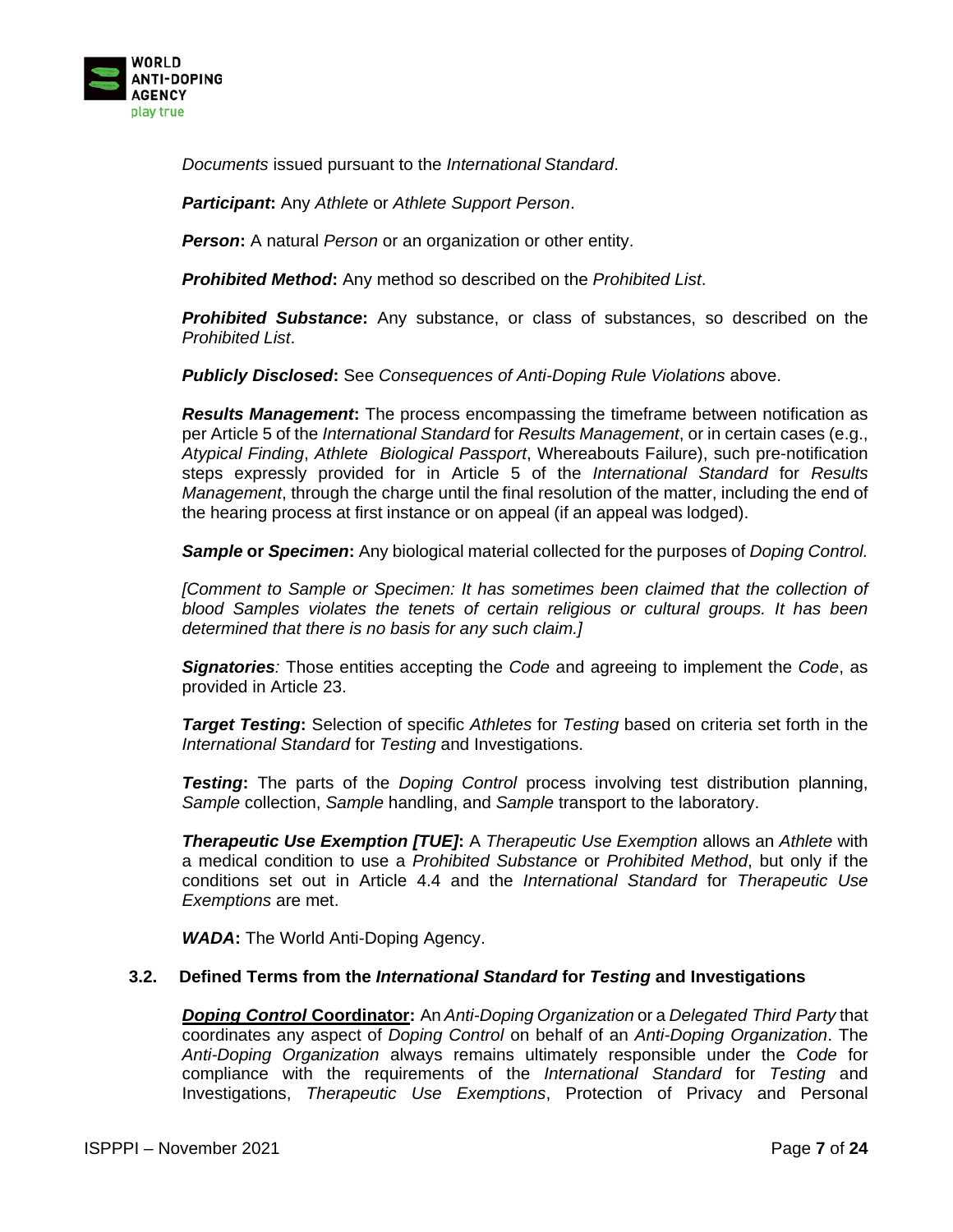

Information, and *Results Management*.

*Doping Control* **Officer (or DCO):** An official who has been trained and authorized by the **Sample Collection Authority** to carry out the responsibilities given to DCOs in the *International Standard* for *Testing* and Investigations.

**No Advance Notice** *Testing***:** *Sample* collection that takes place with no advance warning to the *Athlete* and where the *Athlete* is continuously chaperoned from the moment of notification through *Sample* provision.

## <span id="page-7-0"></span>**3.3. Defined Terms Specific to the** *International Standard* **for the Protection of Privacy and Personal Information**

**Personal Information:** Information, including without limitation Sensitive Personal Information, relating to an identified or identifiable *Participant* or other *Person* whose information is Processed solely in the context of an *Anti-Doping Organization*'*s Anti-Doping Activities*.

*[Comment to Personal Information: It is understood that Personal Information includes, but is not limited to, information relating to an Athlete's name, date of birth, contact details and sporting affiliations, whereabouts, designated TUEs (if any), anti-doping test results, and Results Management (including disciplinary hearings, appeals and sanctions). Personal Information also includes personal details and contact information relating to other Persons, such as medical professionals and other Persons working with, treating or assisting an Athlete in the context of Anti-Doping Activities. Such information remains Personal Information and is regulated by this International Standard for the entire duration of its Processing, irrespective of whether the relevant individual remains involved in organized sport.]*

**Processing** (and its cognates, **Process** and **Processed**)**:** Collecting, accessing, retaining, storing, disclosing, transferring, transmitting, amending, deleting or otherwise making use of Personal Information.

**Security Breach:** A breach of security resulting in the loss, theft, damage or unauthorized and/or unlawful Processing of Personal Information whether in electronic or hard-copy or other form, or interference with an information system, that compromises the privacy, security, confidentiality, availability or integrity of Personal Information.

**Sensitive Personal Information:** Personal Information relating to a *Participant's* racial or ethnic origin, commission of offences (criminal or otherwise), health (including information derived from analyzing an *Athlete's Samples* or *Specimens*) and biometric and genetic information.

**Third Party:** Any *Person* other than the *Person* to whom the relevant Personal Information relates, *Anti-Doping Organizations*, and Third-Party Agents.

**Third-Party Agent:** Any *Person* that Processes Personal Information on behalf of, as delegated by, or as otherwise engaged by an *Anti-Doping Organization* in the context of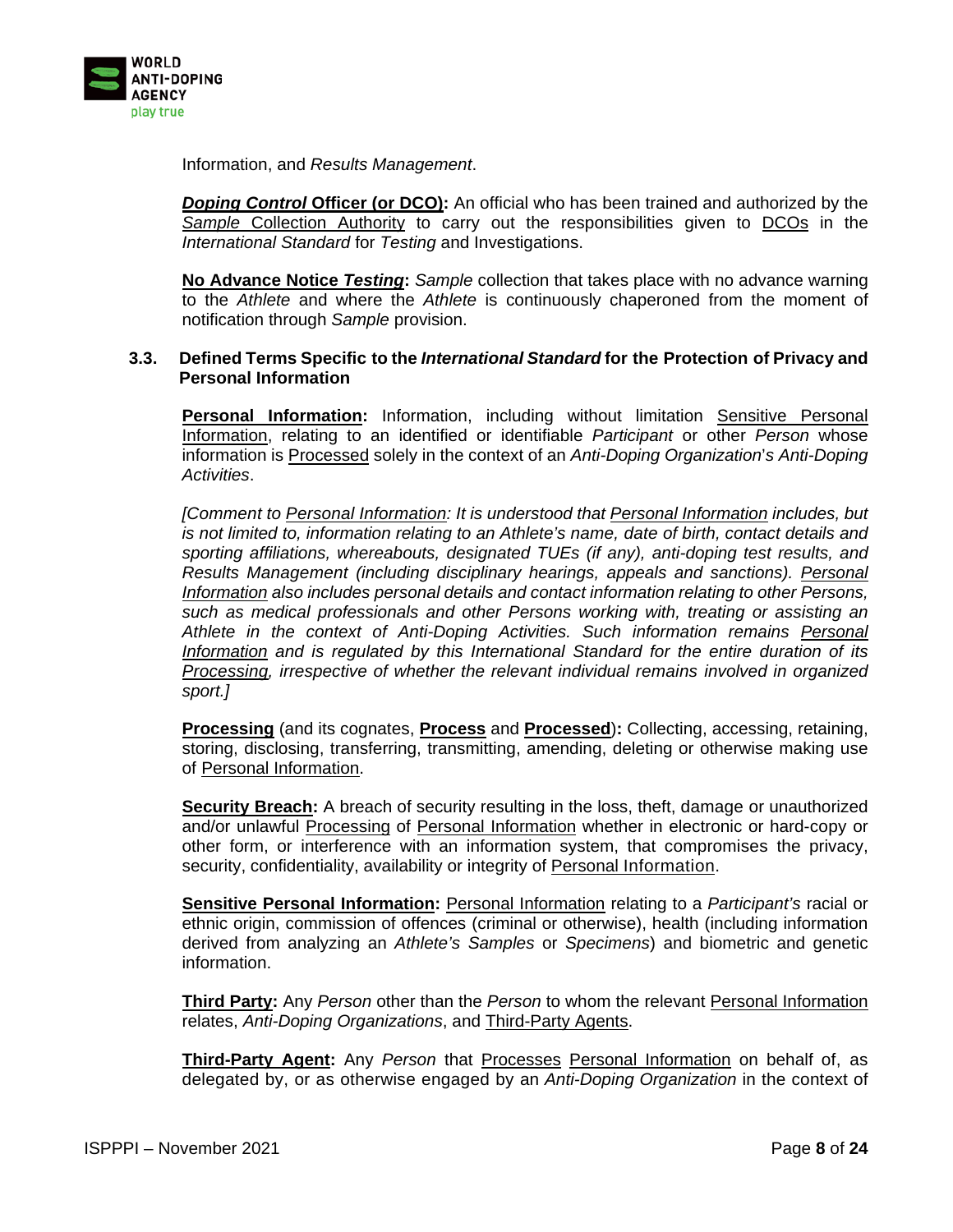

the *Anti-Doping Organization's* own *Anti-Doping Activities* including, without limitation, a *Delegated Third Party* and any subcontractors.

## <span id="page-8-0"></span>**3.4. Interpretation**

- **3.4.1** The official text of the *International Standard* for the Protection of Privacy and Personal Information shall be published in English and French. In the event of any conflict between the English and French versions, the English version shall prevail.
- **3.4.2** Like the *Code*, the *International Standard* for the Protection of Privacy and Personal Information has been drafted giving consideration to the principles of proportionality, human rights, and other applicable legal principles. It shall be interpreted and applied in that light.
- **3.4.3** The comments annotating various provisions of the *International Standard* for the Protection of Privacy and Personal Information shall be used to guide its interpretation.
- **3.4.4** Unless otherwise specified, references to Sections and Articles are references to Sections and Articles of the *International Standard* for the Protection of Privacy and Personal Information.
- **3.4.5** The Annexes to the *International Standard* for the Protection of Privacy and Personal Information have the same mandatory status as the rest of the *International Standard*.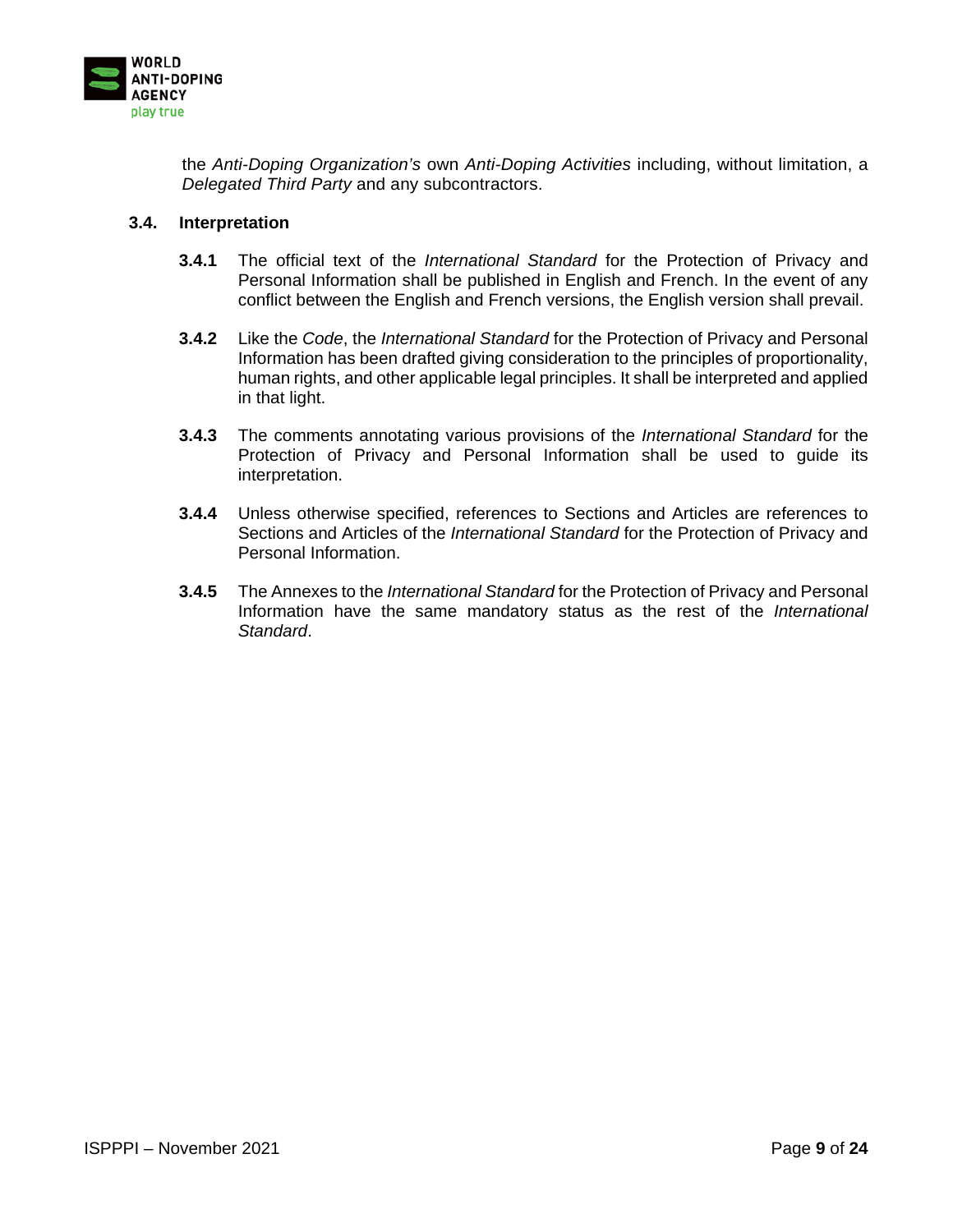

## <span id="page-9-0"></span>**PART TWO: STANDARDS FOR HANDLING PERSONAL INFORMATION**

## <span id="page-9-1"></span>**4.0 Processing Personal Information in Accordance with International Standard and Applicable Law**

**4.1** This *International Standard sets* forth a minimum set of requirements applicable to the Processing of Personal Information by *Anti-Doping Organizations* and their Third-Party Agents in the context of their *Anti-Doping Activities*. All *Anti-Doping Organizations* must comply with this *International Standard*, even when its requirements exceed those arising under the *Anti-Doping Organization*'*s* applicable data protection and/or privacy laws, reflecting the vital need to protect the privacy of *Participants* and other *Persons* involved in and associated with antidoping in sport.

*[Comment to 4.1: Anti-Doping Organizations, along with any Third-Party Agents, minimally*  must comply with the requirements set forth in this International Standard, as applicable, *provided that such compliance does not breach other applicable laws. For greater certainty, in cases where compliance with the requirements of this International Standard may cause an Anti-Doping Organization to breach other applicable laws, those laws shall prevail. This result will not lead to a determination of non-compliance with the World Anti-Doping Code to the strict extent of the conflict, however, Anti-Doping Organizations should communicate any such conflicts to WADA and other relevant Anti-Doping Organizations as soon as reasonably possible.]*

**4.2** *Anti-Doping Organizations* may be subject to data protection and privacy laws that impose requirements that exceed those arising under this *International Standard*. In such circumstances, *Anti-Doping Organizations* must ensure that their Processing of Personal Information complies with all such data protection and privacy laws*.* 

*[Comment to 4.2: Anti-Doping Organizations in certain countries may be subject to laws that govern their Processing of Personal Information relating to natural Persons in addition to Participants, such as their own employees or staff employed by other Anti-Doping Organizations, or impose additional restrictions going beyond this International Standard. In all such cases, Anti-Doping Organizations are expected to comply with applicable privacy and data protection laws.]*

**4.3** *Anti-Doping Organizations* shall be able to demonstrate that their Processing of Personal Information takes place in accordance with this *International Standard*, in particular through the adoption of appropriate internal policies and procedures reflecting their adherence to this *International Standard*.

*[Comment to 4.3: Anti-Doping Organizations can only effectively adhere to the requirements of this International Standard by having in place documented internal policies, procedures and information governance standards relating to Personal Information.]*

**4.4** *Anti-Doping Organizations* shall maintain a record of the Processing of Personal Information for which they are responsible, which shall describe the general purposes of the Processing, a description of the types of Personal Information, the categories of potential recipients of the Personal Information, the safeguards used where Personal Information is disclosed to other *Anti-Doping Organizations*, Third Parties, or Third-Party Agents, the period for which the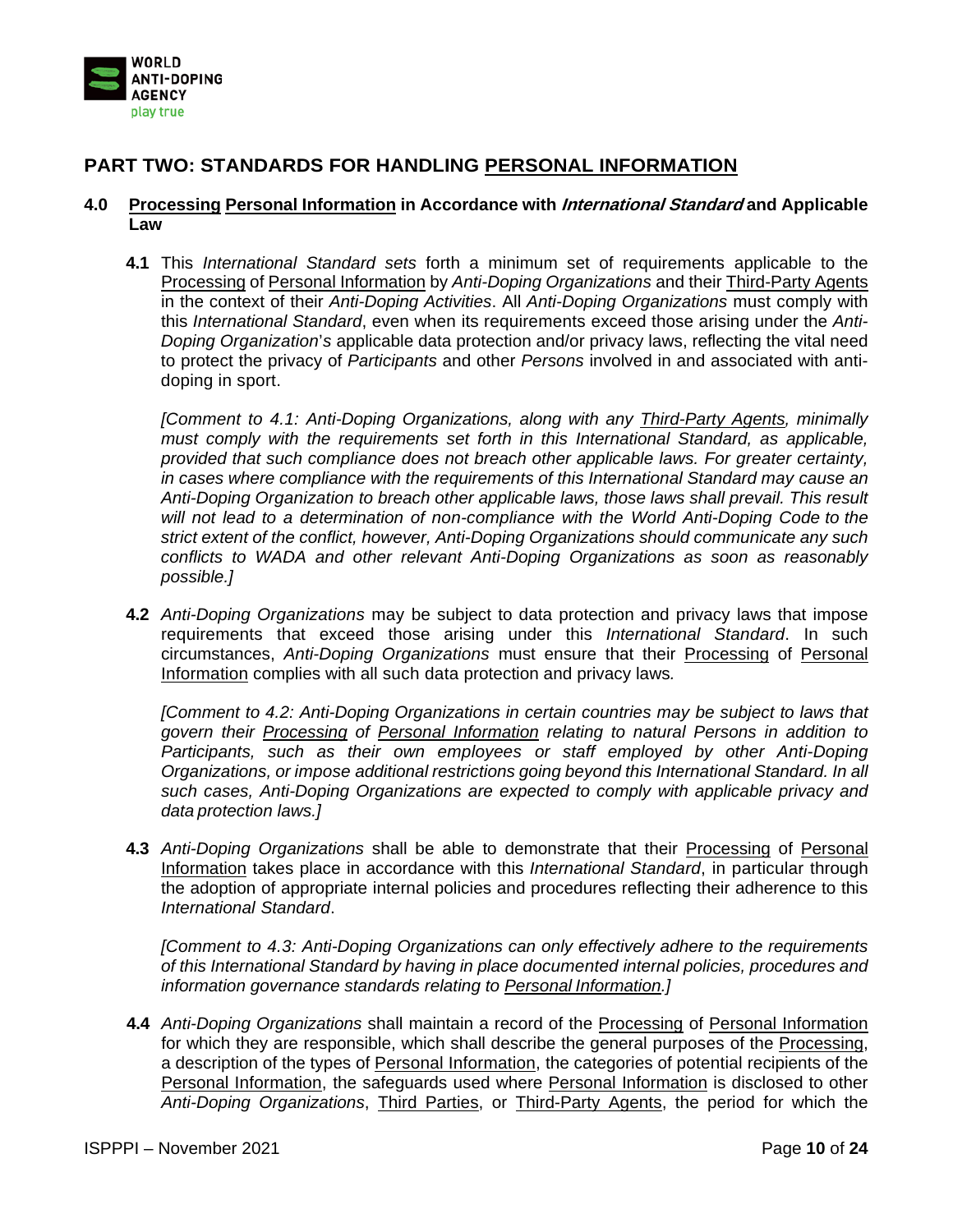

Personal Information will be stored, or the criteria used to determine this period, and a general description of the technical and organizational security measures applied to the Personal Information.

*[Comment to 4.4: Anti-Doping Organizations must maintain a record of their Processing activities, to better ensure their effective oversight of these activities and to facilitate compliance with this International Standard. With respect to the ADAMS database administered by WADA, WADA shall be solely responsible for maintaining a record reflecting the types of Processing of Personal Information that occur within the database.]*

**4.5** *Anti-Doping Organizations* shall designate a *Person* who is accountable for compliance with this *International Standard* and all locally applicable privacy and data protection laws. They shall ensure that the contact information of the *Person* so designated is made readily available to *Participants* in accordance with Article 7.

## <span id="page-10-0"></span>**5.0 Processing Relevant and Proportionate Personal Information**

- **5.1** *Anti-Doping Organizations* shall only Process Personal Information where relevant and proportionate in order to conduct *Anti-Doping Activities* under the *Code* and *International Standards*, provided such Processing does not conflict with applicable privacy and data protection laws, or where otherwise required by applicable law, regulation or compulsory legal process.
- **5.2** *Anti-Doping Organizations* shall not Process Personal Information that is irrelevant or unnecessary in the context of their *Anti-Doping Activities* as identified in Article 5.1.

*[Comment to 5.2: Anti-Doping Organizations shall examine the different contexts in which they Process Personal Information to ensure that the Processing of the Personal Information in any given case is required in order to satisfy one of the purposes identified in Article 5.1. Where Anti-Doping Organizations cannot satisfy themselves that the Processing is necessary, they shall refrain from Processing the Personal Information.]*

- **5.3** In particular, except as otherwise expressly required by law:
	- a) *Anti-Doping Organizations* Processing Personal Information (which may involve Processing Sensitive Personal Information relating to *Athletes* and Processing non-Sensitive Personal Information relating to *Participants* and potentially other *Persons*) in order to determine whether an *Athlete*'*s* use of a *Prohibited Substance* or *Prohibited Method* is consistent with the provisions of a *TUE*, shall Process only the Personal Information proportionate and relevant for making this determination in accordance with the *Code* and/or the *International Standard* for *Therapeutic Use Exemptions*.
	- b) *Anti-Doping Organizations* Processing Personal Information relating to *Participants* and other *Persons* in order to perform *Testing*, shall Process only the Personal Information (including whereabouts information and *TUEs*) proportionate and relevant for conducting *Testing* (e.g., test distribution planning, *Sample* collection, *Sample* handling, *Sample*  transport to the laboratory or associated matters) in accordance with the *Code* and/or the *International Standard* for *Testing* and Investigations.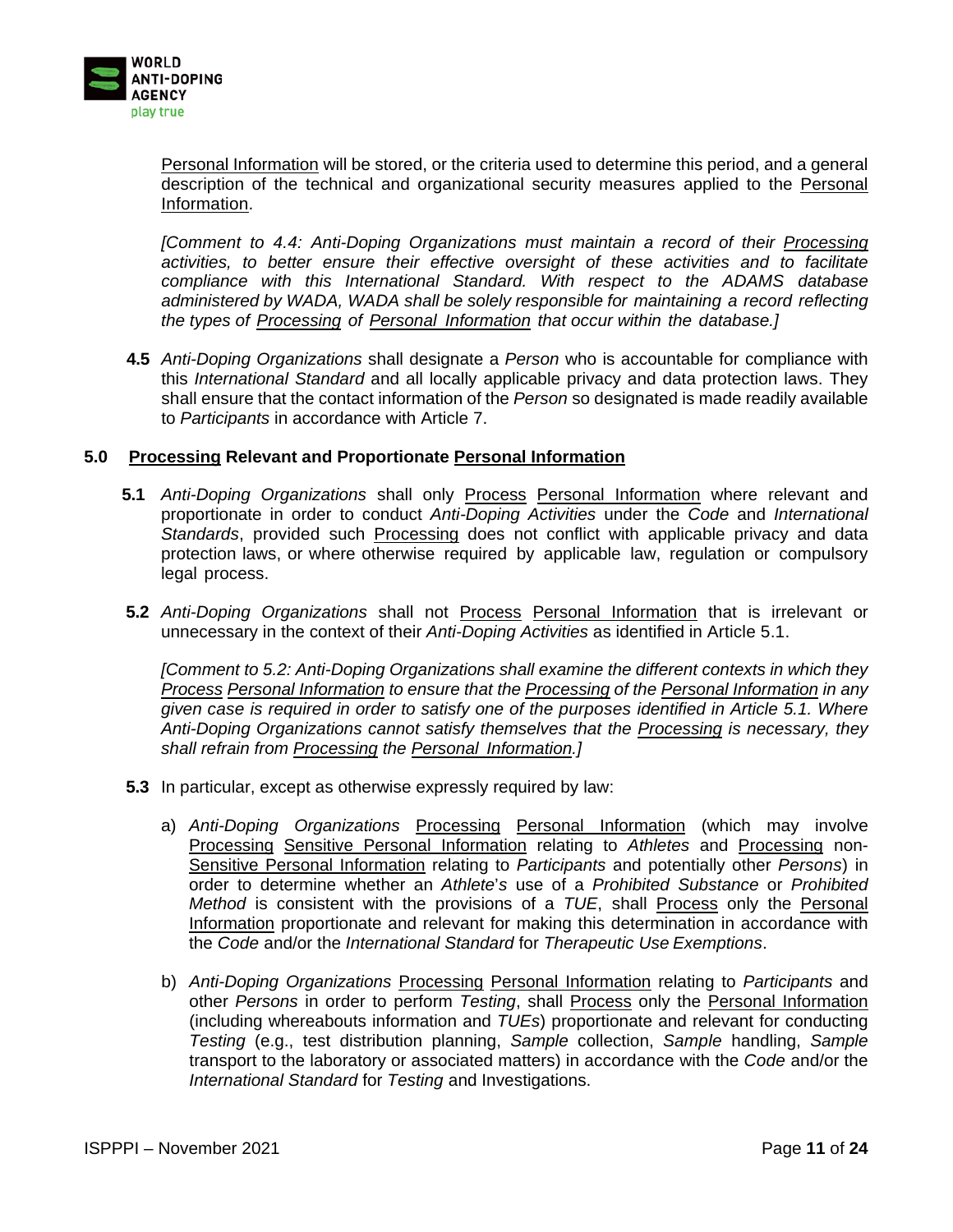

- c) *Anti-Doping Organizations* Processing Personal Information relating to *Participants and* other *Persons* in order to engage in investigations and *Results Management* (including associated disciplinary hearings, appeals and adjudications) shall Process only the Personal Information, including but not limited to whereabouts information, *TUEs*, test results, and non-analytical intelligence or information, proportionate and relevant for investigating and establishing one or more anti-doping rule violations in accordance with the *Code* and/or the *International Standard* for *Results Management* and the *International Standard* for *Testing* and Investigations.
- d) *Anti-Doping Organizations* may Process Personal Information relating to *Participants* and other *Persons* for other specified purposes, provided that those purposes relate exclusively to the fight against doping and are found to be relevant to that fight following an appropriately documented assessment performed by the *Anti-Doping Organization*.

*[Comment to 5.3.d.: In certain contexts, it may be appropriate or necessary for Anti-Doping Organizations to Process Personal Information for additional purposes, besides those identified as Anti-Doping Activities or expressly required by law, in order to engage effectively in the fight against doping. Such Processing must be exclusively linked to the fight against doping and may only occur where the Anti-Doping Organization has documented the need to perform such Processing. The general limitations set out in 5.1 and 5.2 continue to apply to any Processing of Personal Information for such purposes.]*

**5.4** Personal Information Processed by *Anti-Doping Organizations* shall be Processed fairly and shall be accurate, complete and kept up to date. *Anti-Doping Organizations* shall correct or amend as soon as possible any Personal Information that they know to be incorrect or inaccurate, taking into account the responsibilities of *Participants* to provide accurate and upto-date information regarding themselves to *Anti-Doping Organizations*, including in the context of the provision of whereabouts information.

*[Comment to 5.4: Where Participants are responsible for providing Personal Information about themselves directly to Anti-Doping Organizations and for keeping it accurate, complete and up*to-date, they should be informed of this obligation and, whenever practicable, offered *reasonable means to fulfill it. For instance, this could involve furnishing individuals with access to their Personal Information via the Internet through online tools and resources.]*

## <span id="page-11-0"></span>**6.0 Processing Personal Information in Accordance with a Valid Legal Ground**

- **6.1** *Anti-Doping Organizations* shall only Process Personal Information in accordance with a valid legal ground, which can include:
	- a) Compliance with legal obligations, performance of a public interest task, where necessary for reasons of substantial public interest, public health, or fulfillment of a contract, or to protect the vital interests of the *Participant* and other *Persons*; or
	- b) Where permitted, consent of a *Participant* or other *Person*, which shall be informed, freely given, specific and unambiguous, subject to the exceptions in Article 6.2.b, 6.3 and 6.4 of this *International Standard*.

*[Comment to 6.1: Principal responsibility for obtaining the consent of an Athlete, and/or his or*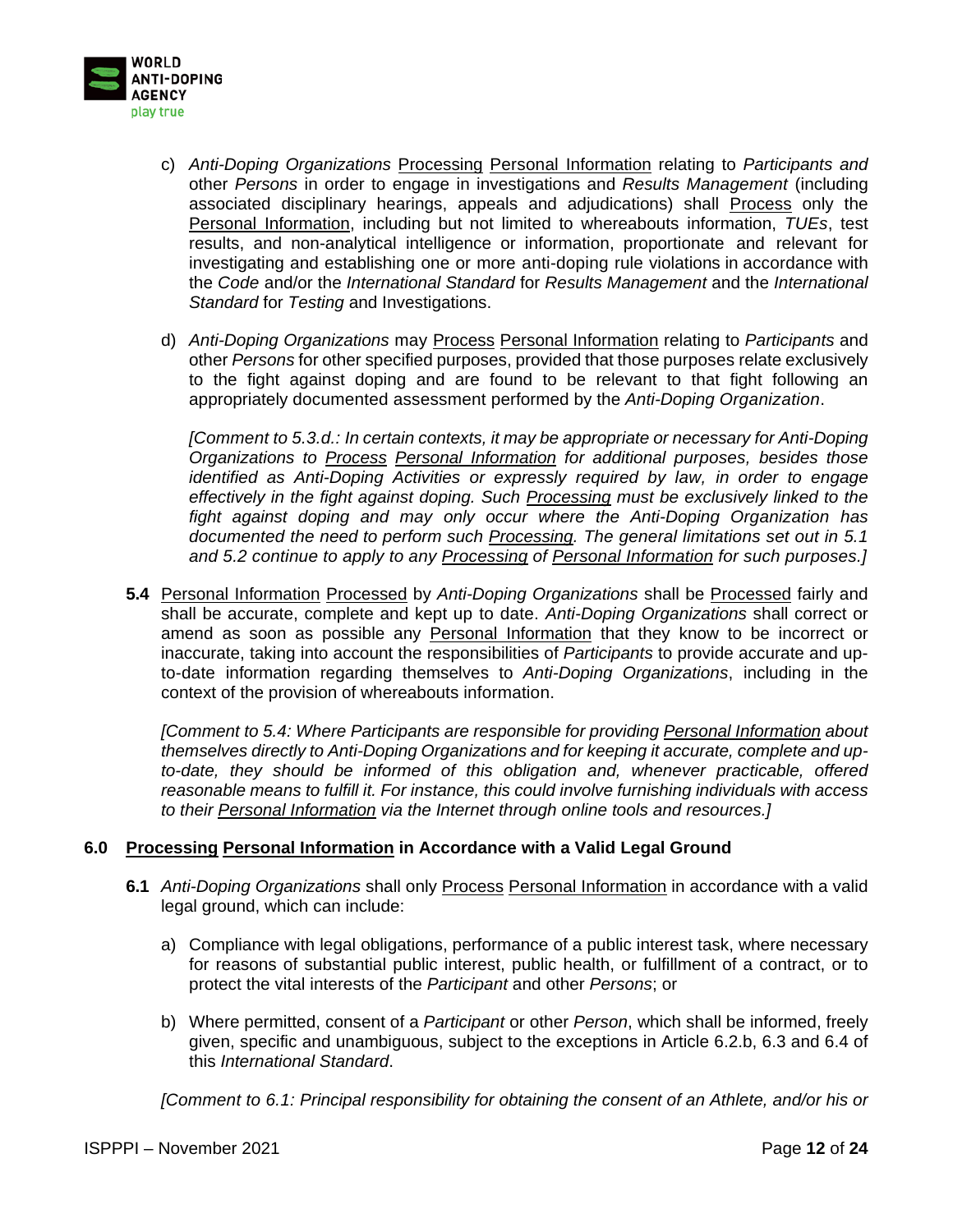

*her associated Athlete Support Personnel, or establishing another valid legal ground, shall rest with the Anti-Doping Organization(s) that has the then-primary relationship with the relevant Participant.]*

- **6.2** Where *Anti-Doping Organizations* Process Personal Information on the basis of consent (including sharing Personal Information with *WADA*), *Anti-Doping Organizations* shall, in order to obtain an informed, specific and unambiguous consent, ensure that adequate information is furnished to the *Participant* or *Person* to whom the Personal Information relates as described more fully in Article 7.
	- a) *Anti-Doping Organizations* shall inform *Participants* of the negative *Consequences* that could arise from their refusal to participate in *Doping Controls*, including *Testing*, and of the refusal to consent to the Processing of Personal Information as required for this purpose.

*[Comment to 6.2.a: For the avoidance of doubt, Participants shall be informed that their refusal to participate in Doping Controls, when requested to do so, could prevent their continued involvement in organized sport and, for Athletes, constitute a violation of the Code and invalidate Competition results, among other things. A Participant who believes that an Anti-Doping Organization does not comply with this International Standard may notify WADA pursuant to Article 11.5, which shall, without prejudice to any other rights the Participant may have under applicable law, consider the grounds for the complaint.]*

- b) Where *Anti-Doping Organizations* Process Personal Information on the basis of consent (including sharing Personal Information with *WADA*), *Anti-Doping Organizations* shall inform *Participants* that regardless of any refusal to grant or subsequent withdrawal of consent, the Processing of their Personal Information by *Anti-Doping Organizations* still may be required, unless otherwise prohibited by applicable law, where necessary to enable *Anti-Doping Organizations*:
	- a) To commence or pursue analyses or investigations involving suspected anti-doping rule violations relating to the *Participant*;
	- b) To conduct or participate in proceedings involving suspected anti-doping rule violations relating to the *Participant*; or
	- c) To establish, exercise or defend against legal claims relating to an *Anti-Doping Organization* and/or the *Participant*.

*[Comment to 6.2.b.: In certain limited circumstances, Anti-Doping Organizations must have the ability to Process Personal Information in the absence of the Participant's consent. These exceptions are necessary to avoid situations where Participants refuse to grant consent or withdraw consent in order to circumvent anti-doping efforts and procedures and evade detection for a doping violation.]*

**6.3** Where *Anti-Doping Organizations* Process Sensitive Personal Information on the basis of consent (including sharing Sensitive Personal Information with *WADA*), the explicit consent of the *Participant* or *Person* to whom the Personal Information relates shall be obtained. The Processing of Sensitive Personal Information shall occur in accordance with any specific safeguards or procedures established under applicable privacy and data protection laws.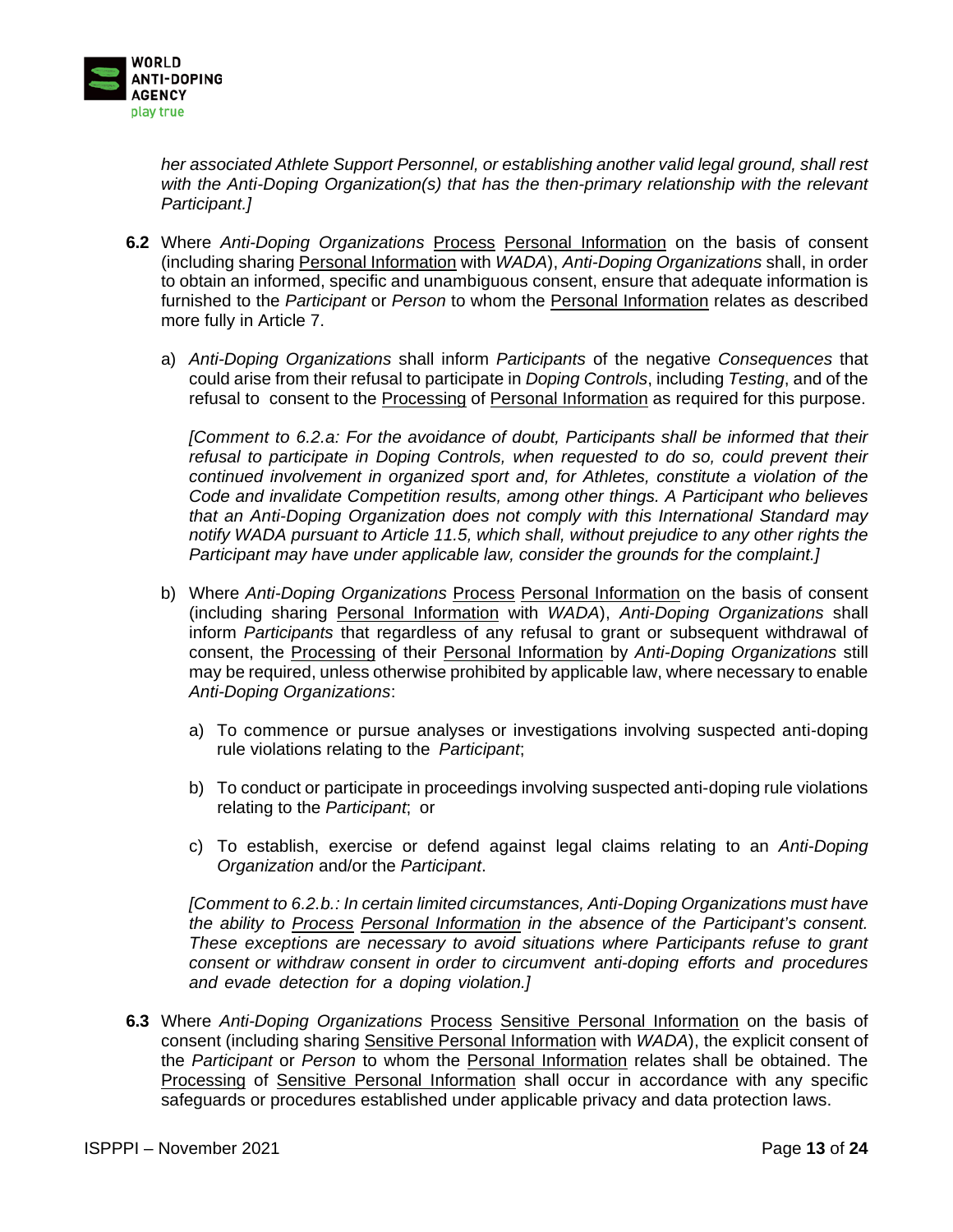

*[Comment to 6.3: This International Standard imposes additional restrictions where Anti-Doping Organizations Process Sensitive Personal Information, reflecting the greater sensitivities surrounding the Processing of such information. Specifically, explicit consent requires a positive, explicit action agreeing to the relevant Processing by the Person to whom the Personal Information relates. Although the International Standard defines Sensitive Personal Information to expressly include different classes of information, this is not to suggest that such information should be Processed by Anti-Doping Organizations, as required by Article 5.1*.]

**6.4** In cases where a *Participant* is incapable of furnishing an informed consent by virtue of age, mental capacity or other legitimate reason recognized in law, the *Participant's* legal representative, guardian or other competent representative may furnish consent on the *Participant's* behalf for purposes of this *International Standard*, as well as exercise the *Participant's* rights arising under Article 11 below. *Anti- Doping Organizations* shall ensure that obtaining consents under such circumstances is permitted by applicable law.

#### <span id="page-13-0"></span>**7.0 Ensuring Appropriate Information is Furnished to Participants and Other Persons**

- **7.1** An *Anti-Doping Organization* shall inform *Participants* or *Persons* to whom the Personal Information relates about the Processing of their Personal Information. This information shall include:
	- a) The identity of the *Anti-Doping Organization* collecting the Personal Information and contact details of the *Person* appointed pursuant to Section 4.5;
	- b) Types of Personal Information that may be Processed;
	- c) The purposes for which the Personal Information may be used;
	- d) Categories of potential recipients of the Personal Information, including *Anti-Doping Organizations* (such as *WADA*), Third Parties and Third-Party Agents who may be located in other countries where the *Participant* may compete, train or travel;
	- e) The possibility and circumstances under which Personal Information may, where permitted by applicable law, be *Publicly Disclosed (*such as the disclosure of test results and tribunal decisions);
	- *f)* The *Participant's* rights with respect to the Personal Information under this *International Standard* and the means to exercise those rights;
	- g) The procedure for submitting complaints pursuant to Article 11.5 and the possibility, if any, to submit complaints to competent data protection authorities;
	- h) The period for which the Personal Information will be stored, or the criteria used to determine this period; and
	- i) Any other information necessary to ensure that the Processing of Personal Information remains fair, such as information about regulatory authorities or bodies that oversee the *Anti-Doping Organization's* Processing of Personal Information.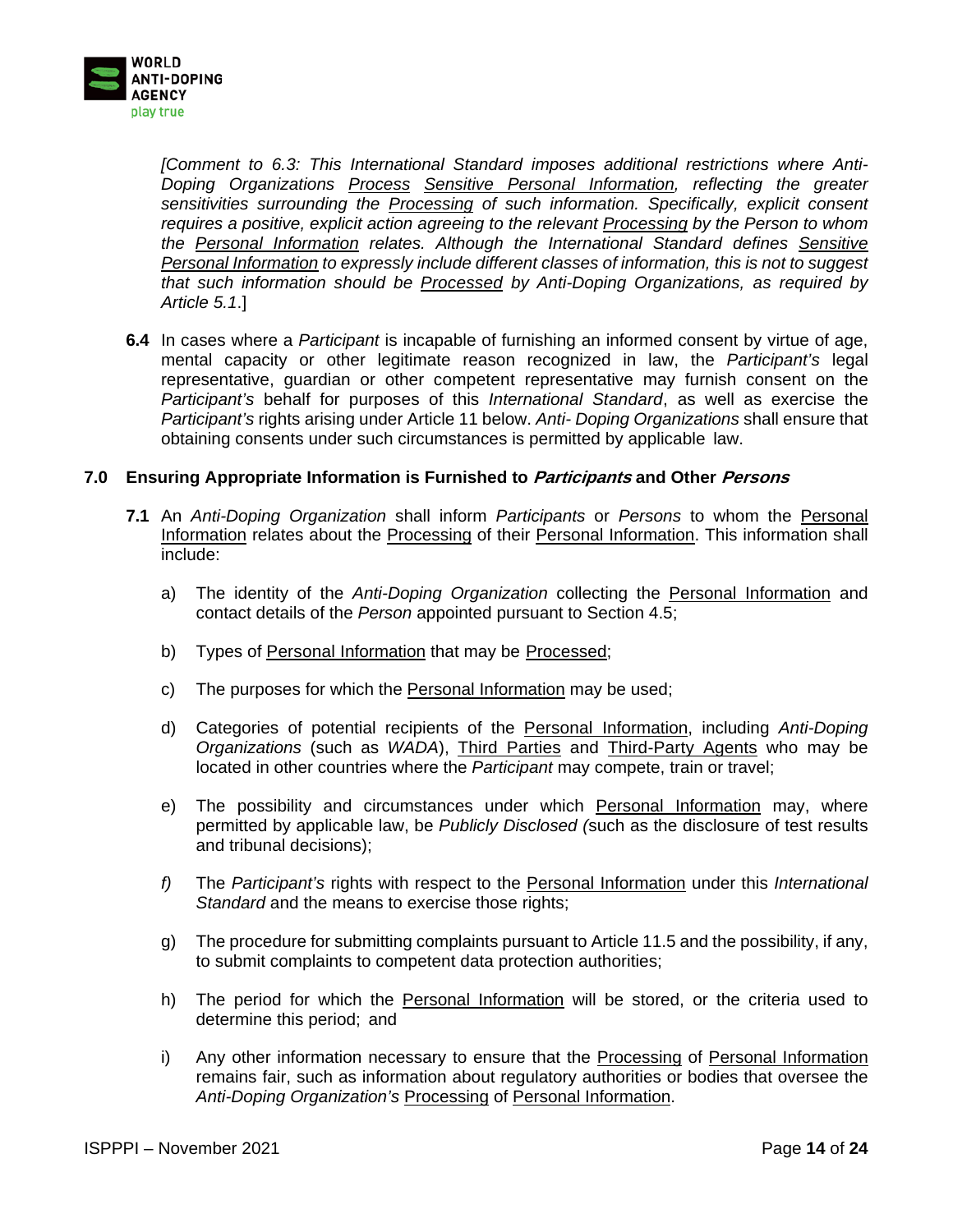

**7.2** *Anti-Doping Organizations* shall communicate the above information to *Participants* or other *Persons* prior to or at the time that they collect Personal Information from *Participants* or other *Persons* in the form and manner specified in Article 7.3; and *Anti-Doping Organizations* shall be responsive to the questions or concerns of *Participants* relating to the Processing of their Personal Information by the *Anti-Doping Organization*. Where *Anti-Doping Organizations* receive Personal Information from third parties, and not directly from the *Participant*, they shall communicate the above information as soon as possible and without undue delay, unless it has previously been furnished to the *Participant* or other *Person* by other parties. Exceptionally, notice to the *Participant* or other *Persons* may be delayed or suspended where providing such notice might reasonably be considered to jeopardize an anti-doping investigation or otherwise undermine the integrity of the anti-doping process. In such cases, the justification for the delay must be appropriately documented and the information provided to the *Participant* or other *Persons* as soon as reasonably possible.

*[Comment to 7.2: Anti-Doping Organizations should recognize that basic principles of fairness require that where a Participant's Personal Information is Processed in the context of Anti-Doping Activities, he or she should receive or have access to information that explains in simple terms the purpose and procedures for the Processing of their Personal Information. This International Standard aspires to ensure that Participants acquire a basic grasp of the roles and responsibilities performed by the different organizations involved in anti-doping in sport, as those relate to the Processing of Personal Information. Under no circumstances should Anti-Doping Organizations seek to mislead or misinform Participants in order to Process their Personal Information. In addition to furnishing such information directly to Participants or other Persons, Anti-Doping Organizations may wish to make such information available on any websites or other online platforms that they operate.*

*Each Anti-Doping Organization should ensure that its Processing of Personal Information is transparent to Participants, notwithstanding the fact that certain information relating to Anti-Doping Activities, notably information concerning scheduled Testing and investigations and proceedings relating to anti-doping rule violations, may need to be temporarily withheld from Participants in order to maintain the integrity of the anti-doping process. Similarly, notice to Participants also may need to be temporarily withheld if providing the information might reasonably risk jeopardizing an ongoing or reasonably anticipated investigation into dopingrelated activities conducted by an Anti-Doping Organization or law enforcement agencies. The prompt provision of appropriate information to Participants pursuant to this Article 7 is essential given the serious adverse Consequences that might arise if Participants are found to have committed an anti-doping rule violation.]*

**7.3** *Anti-Doping Organizations* shall provide the above information in a manner and format, whether written, oral or otherwise, that *Participants* or *Persons* to whom the Personal Information relates can easily comprehend, using clear and plain language. *Anti-Doping Organizations* shall take into account the age and mental capacity of the *Participant* or other *Person*, as well as local practices, customs and the particular circumstances surrounding the Processing of the Personal Information.

*[Comment to 7.3: Anti-Doping Organizations need to determine the most effective means of providing information in particular cases, recognizing that furnishing Participants with written notice is to be preferred when practical. This also may include furnishing notices through generally available sources, such as brochures and Internet websites, alone or preferably in*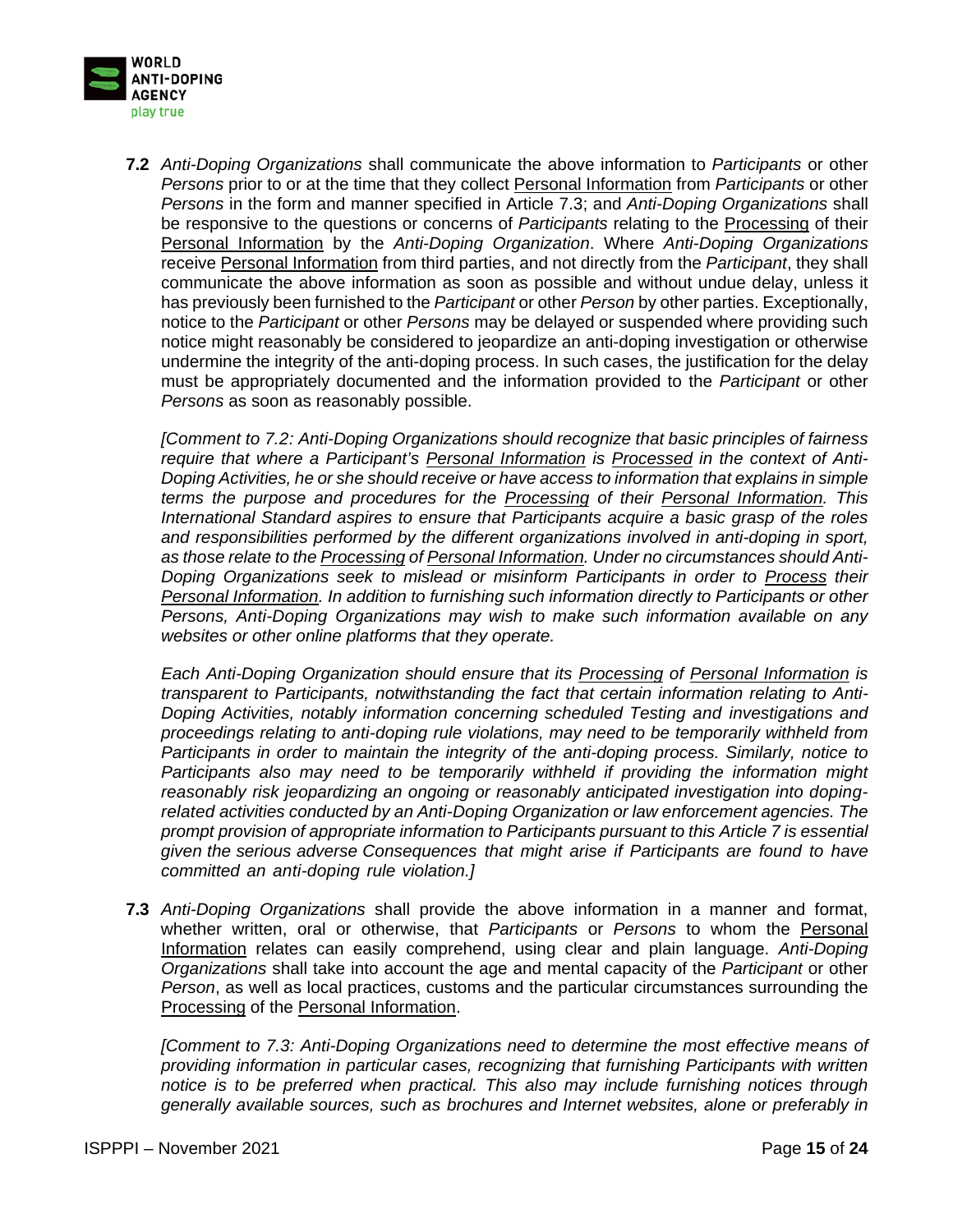

*combination with more succinct notices on forms and other documentation provided directly to Participants. Anti-Doping Organizations also must take into account the specific circumstances of the Participant or other Person, in particular factors such as their age or mental capacity that impact their ability to understand the information being presented to them by the Anti-Doping Organization.]*

## <span id="page-15-0"></span>**8.0 Disclosures of Personal Information to other** *Anti-Doping Organizations* **and Third Parties**

**8.1** *Anti-Doping Organizations* shall not disclose Personal Information to other *Anti-Doping Organizations* except where such disclosures are necessary to allow the *Anti-Doping Organizations* receiving the Personal Information to fulfill obligations under the *Code* and the *International Standards* and in accordance with applicable privacy and data protection laws.

*[Comment to 8.1: In many instances required by the Code and the International Standards, it is necessary for Anti-Doping Organizations to share certain Personal Information relating to Participants with other Anti-Doping Organizations so that they may engage in Code-mandated Testing or otherwise fulfill their respective roles under the Code/International Standards. For instance, this may occur in order to subject Athletes to In-Competition and Out-of-Competition Testing. In such cases, Anti-Doping Organizations shall cooperate with one another to ensure that the participation by Participants in such Testing remains suitably transparent to Participants and complies with the rules set out in this International Standard and applicable laws.]*

- **8.2** *Anti-Doping Organizations* shall not disclose Personal Information to other *Anti-Doping Organizations*: (i) where the recipient *Anti-Doping Organizations* cannot establish a right, authority or need to obtain the Personal Information; (ii) where there is evidence that the recipient *Anti-Doping Organizations* do not or cannot comply with this *International Standard*; (iii) where the *Anti-Doping Organization* is prohibited from disclosing the Personal Information by applicable law or restrictions imposed by a competent supervisory authority; or (iv) where the disclosure would seriously compromise the status of an ongoing investigation into antidoping rule violations. Where an *Anti-Doping Organization* has concerns that another *Anti-Doping Organization* is incapable of complying with this *International Standard*, it shall make its concerns known to the *Anti-Doping Organization* and *WADA* as soon as possible.
- **8.3** Apart from the disclosures referenced in Sections 8.1 and 8.2 above, *Anti-Doping Organizations* may disclose Personal Information to Third Parties where such disclosures:
	- a) Are required by law, regulation or compulsory legal process;
	- b) Take place with the informed, express consent of the relevant *Participant*; or
	- c) Are necessary to assist law enforcement or governmental or other authorities in the detection, investigation or prosecution of a criminal offence, breach of professional conduct rules, or breach of the *Code*; provided that the **Personal Information** is reasonably relevant to the offence or breach in question and cannot otherwise reasonably be obtained by the relevant authorities.

*[Comment to 8.3.c.: The ability of an Anti-Doping Organization to cooperate and exchange Personal Information with law enforcement agencies and other authorities and the manner*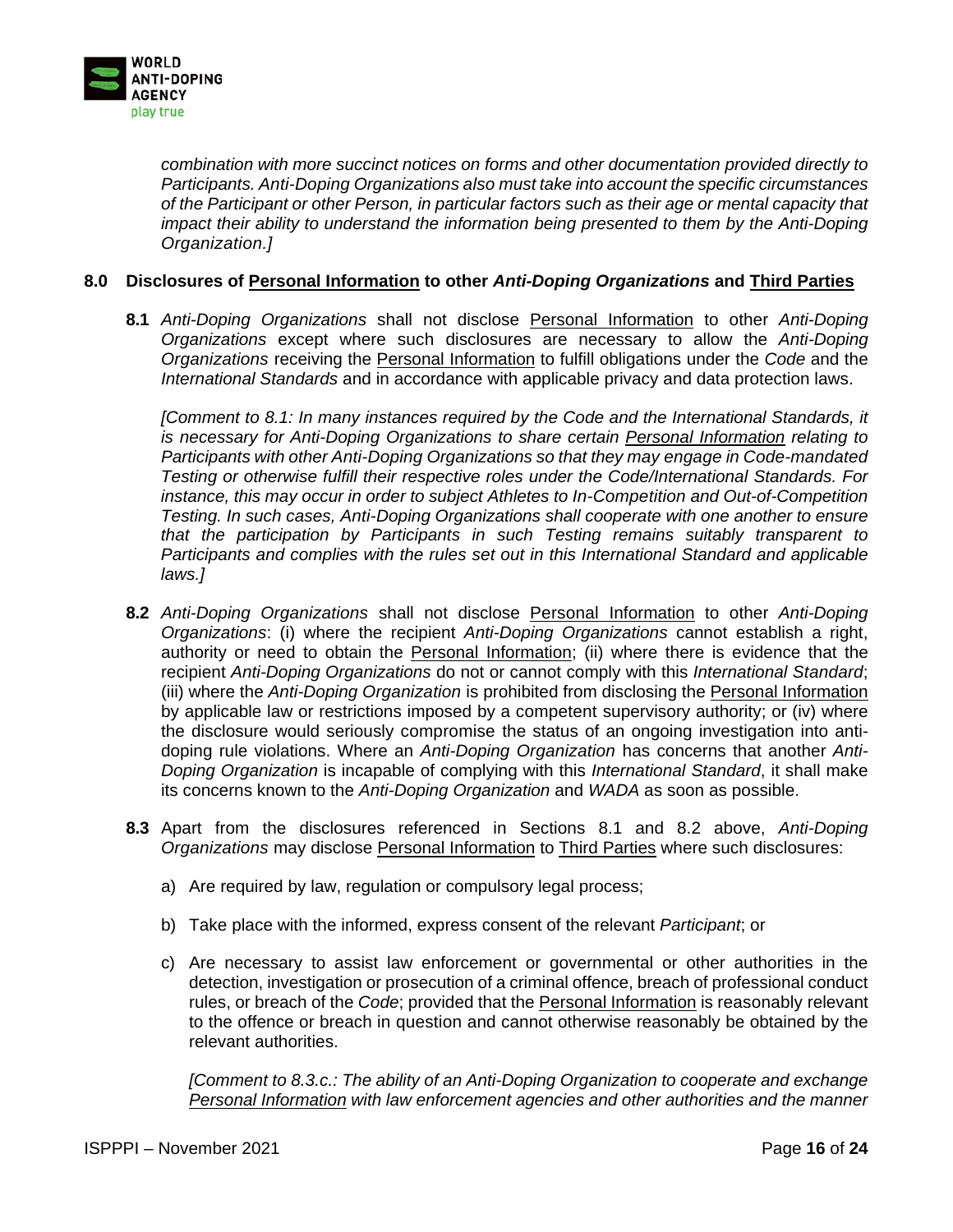

*by which this is to occur may depend upon applicable national laws and regulations. Such rules may sometimes require or encourage Anti-Doping Organizations to disclose Personal Information to law enforcement and other authorities when they are aware that this information may be relevant to an investigation. Anti-Doping Organizations must comply with such national obligations where they exist.]*

## <span id="page-16-0"></span>**9.0 Maintaining the Security of Personal Information**

**9.1** *Anti-Doping Organizations* shall protect Personal Information that they Process by applying all necessary security safeguards, including physical, organizational, technical, environmental and other measures, to prevent a Security Breach.

*[Comment to 9.1: Anti-Doping Organizations shall ensure that any access to Personal Information by their own personnel shall take place on a need-to-know basis only and where consistent with assigned roles and responsibilities. Personnel accessing Personal Information should be informed of the need to hold Personal Information in confidence.]*

- **9.2** *Anti-Doping Organizations* shall apply security measures that take into account the sensitivity of the Personal Information being Processed. *Anti-Doping Organizations* shall apply a higher level of security to the Sensitive Personal Information that they Process, reflecting the correspondingly greater risk that a Security Breach involving such information presents to the *Participant* or *Person* to whom the Personal Information relates.
- **9.3** *Anti-Doping Organizations* sharing Personal Information with Third-Party Agents in connection with their *Anti-Doping Activities* shall ensure that such Third-Party Agents are subject to appropriate controls, including contractual and technical controls, in order to protect the confidentiality and privacy of the Personal Information and to ensure that the Personal Information is only Processed on behalf of the *Anti-Doping Organization* or within the scope of the delegation or engagement of such Third-Party Agent, as the case may be.

*[Comment to 9.3: Anti-Doping Organizations have an ongoing responsibility to protect any Personal Information under their effective control or in their possession, including Personal Information Processed by their Third-Party Agents, such as IT-service providers, laboratories, external experts, Delegated Third Parties, Doping Control Coordinators, and external Doping Control Officers. Anti-Doping Organizations shall apply contractual controls that can include, as appropriate, provisions to ensure Third-Party Agents only Process Personal Information on the documented instructions of the Anti-Doping Organization, subject any Third-Party Agent or its staff handling Personal Information to a duty of confidentiality, apply appropriate technical security measures and organizational measures to the Personal Information, refrain from engaging other parties to Process the Personal Information without prior authorization and appropriate contractual controls being in place, require assistance where Participants or other Persons assert rights under this International Standard or applicable law, delete or return all Personal Information at the conclusion of the service or upon request, and make information available to the Anti-Doping Organization to demonstrate compliance with such controls. Anti-Doping Organizations shall consider technical controls where Third-Party Agents are granted access to their systems that include, inter alia, access restrictions and authentication requirements.]*

**9.4** *Anti-Doping Organizations* are required to choose Third-Party Agents that provide sufficient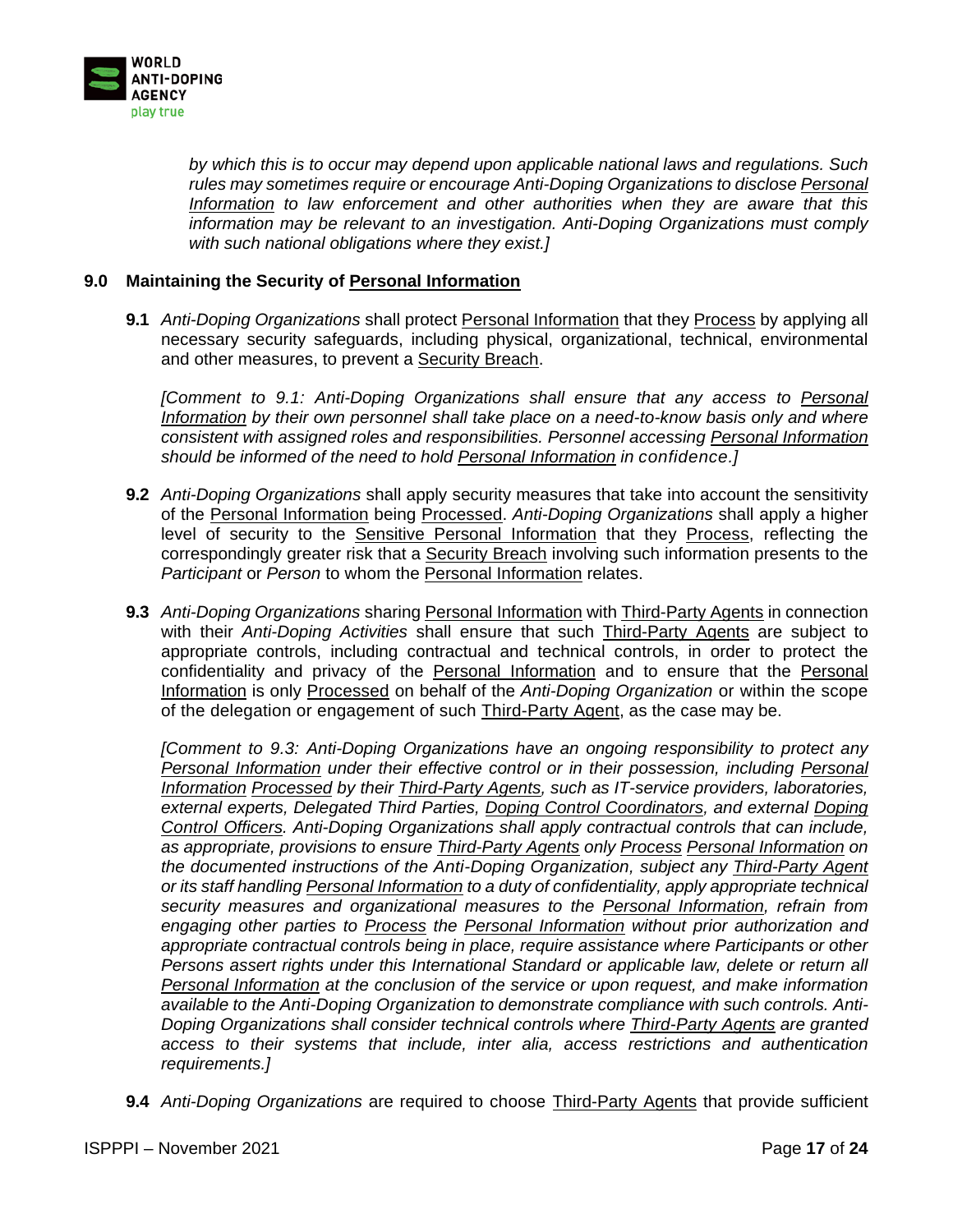

guarantees, in accordance with applicable law and this *International Standard*, in respect of the technical security measures and organizational measures governing the Processing to be carried out.

**9.5** In the event of a Security Breach, the responsible *Anti-Doping Organization* shall inform affected *Participants* or other natural *Persons* of the breach, where this breach is likely to affect in a significant way the rights and interests of those *Persons* concerned. The information must be provided as soon as reasonably possible once the *Anti-Doping Organization* becomes aware of the details of the Security Breach and should describe the nature of the breach, the possible negative consequences for those *Persons* concerned and the remediation measures taken or to be taken by the *Anti-Doping Organization*. Additionally, the *Anti-Doping Organization* shall ensure that the *Person* appointed pursuant to Section 4.5 is also informed about the Security Breach. The *Anti-Doping Organization* shall keep a record of Security Breaches, including the facts relating to the breach, its effects and remedial actions taken.

*[Comment to 9.5: Security Breach notification obligations are becoming increasingly common throughout the world. Pursuant to Article 4 of this International Standard, Anti-Doping Organizations must comply with national obligations that go beyond the International Standard (i.e., some national regimes may require additional notification to a competent authority or other organizations or impose specific timeframes for notification). A breach does not significantly affect an individual when the Personal Information in question is subject to suitable technological protection measures (e.g., encryption) and there is no indication that the protection has been compromised. Notice shall be given by any appropriate means, whether written, verbally or otherwise, taking into account the particular circumstances of the Security Breach, including the prejudice that the relevant Persons may suffer as a result of the Security Breach.]*

**9.6** *Anti-Doping Organizations* shall regularly assess their Processing of Sensitive Personal Information and whereabouts information to determine the proportionality and risks of their Processing and to assess any measures, including privacy by design measures, that could be taken to reduce the risks for the *Participants* concerned.

*[Comment to 9.6: The requirement to conduct assessments of the Processing of Sensitive Personal Information and whereabouts information on a regular basis is intended to provide Anti-Doping Organizations flexibility to conduct such assessments at an appropriate frequency reflecting applicable privacy and data protection laws, and any changes to such Processing. For instance, Anti-Doping Organizations have the discretion under the International Standard for Testing and Investigations to collect varying types and amounts of whereabouts information*  from different tiers of Athletes. The establishment of appropriate types and amounts of *whereabouts information, as well as any changes to such requirements may require an assessment]*.

**9.7** *Anti-Doping Organizations* shall ensure that any staff Processing Personal Information of *Participants* is subject to a fully enforceable contractual and/or statutory duty of confidentiality.

## <span id="page-17-0"></span>**10.0 Retaining Personal Information Where Relevant and Ensuring Its Destruction**

**10.1** *Anti-Doping Organizations* shall adhere to those retention times set forth in the latest version of Annex A - Retention Times attached hereto. *Anti-Doping Organizations* shall retain any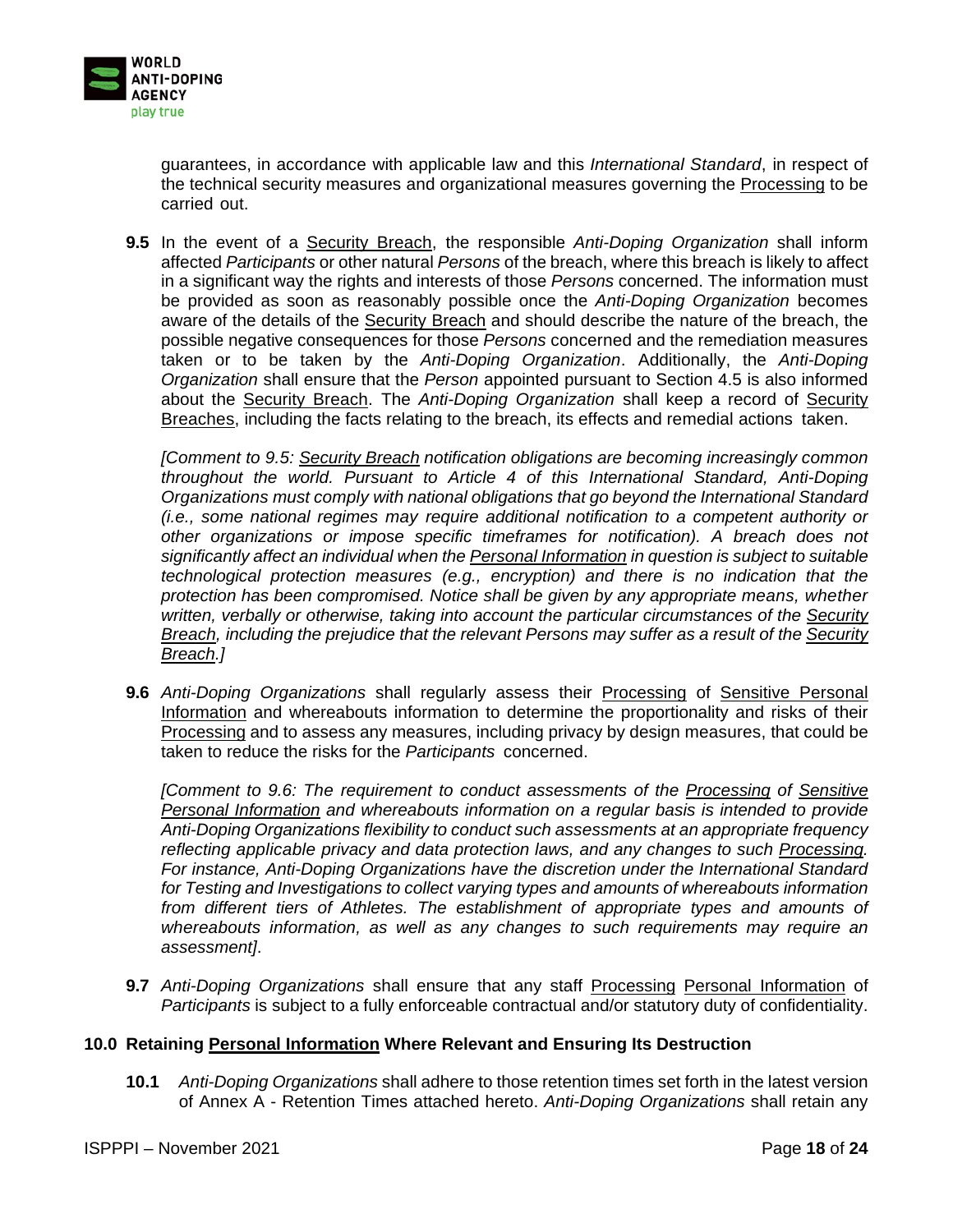

Personal Information for which no retention time has been set in Annex A in accordance with the following principles, and where possible, shall establish clear retention times to govern their Processing of Personal Information consistent with such principles.

*[Comment to 10.1: WADA shall be solely responsible for implementing the retention times set forth in Annex A within the ADAMS database administered by WADA.]*

- 10.2 As a general rule, retaining Sensitive Personal Information requires stronger or more compelling reasons and justifications than retaining non-Sensitive Personal Information.
- **10.3** *Anti-Doping Organizations* shall ensure that Personal Information is only retained where it remains relevant to fulfilling their obligations under the *Code* or under the *International Standards* or where otherwise required by applicable law, regulation or compulsory legal process. Once Personal Information no longer serves the above purposes, it shall be deleted, destroyed or permanently anonymized.
- **10.4** *Anti-Doping Organizations* shall develop specific plans and procedures to ensure the secure retention and eventual destruction of Personal Information.
- **10.5** Different retention times may be applied to different types of Personal Information and shall take into account the purposes for which the Personal Information is Processed in the context of *Anti-Doping Activities*, including the granting of *TUEs*, *Testing*, the investigation of antidoping rule violations, and the sanctioning of such violations.

## <span id="page-18-0"></span>**11.0 Rights of Participants and Other Persons with Respect to Personal Information**

**11.1** *Participants* or *Persons* to whom the Personal Information relates shall have the right to obtain from *Anti-Doping Organizations*: (a) confirmation of whether or not *Anti-Doping Organizations*  Process Personal Information relating to them, (b) the information as per Article 7.1, and (c) a copy of the relevant Personal Information within one (1) month, where practicable, or as soon as possible thereafter, in a readily intelligible format, and without excessive cost, subject to limited exceptions prescribed by law or unless to do so in a particular case plainly conflicts with the integrity of the anti-doping system or an *Anti-Doping Organization*'*s* ability to plan or conduct No Advance Notice *Testing* or to investigate and establish anti-doping rule violations or other legal claims.

*[Comment to 11.1: Participants or other Persons may also have additional rights under applicable privacy and data protection laws, and Anti-Doping Organizations shall follow the process set out herein when responding to requests in respect of such additional rights, as applicable. Principal responsibility for receiving and responding to requests from Participants or other Persons shall rest with the Anti-Doping Organization(s) that has the then-primary relationship with the relevant Participant/Person. To the extent it receives any such requests, WADA will respond in coordination with the relevant Anti-Doping Organization. Save in* exceptional circumstances, (which may include situations where the amount of Personal *Information at issue is significant and involves a disproportionate effort to assemble), an Anti-Doping Organization ordinarily is expected to respond no later than four (4) weeks from the date a properly formulated request is received. Anti-Doping Organizations shall be entitled to request additional information and clarifications from Participants or Persons in order to be*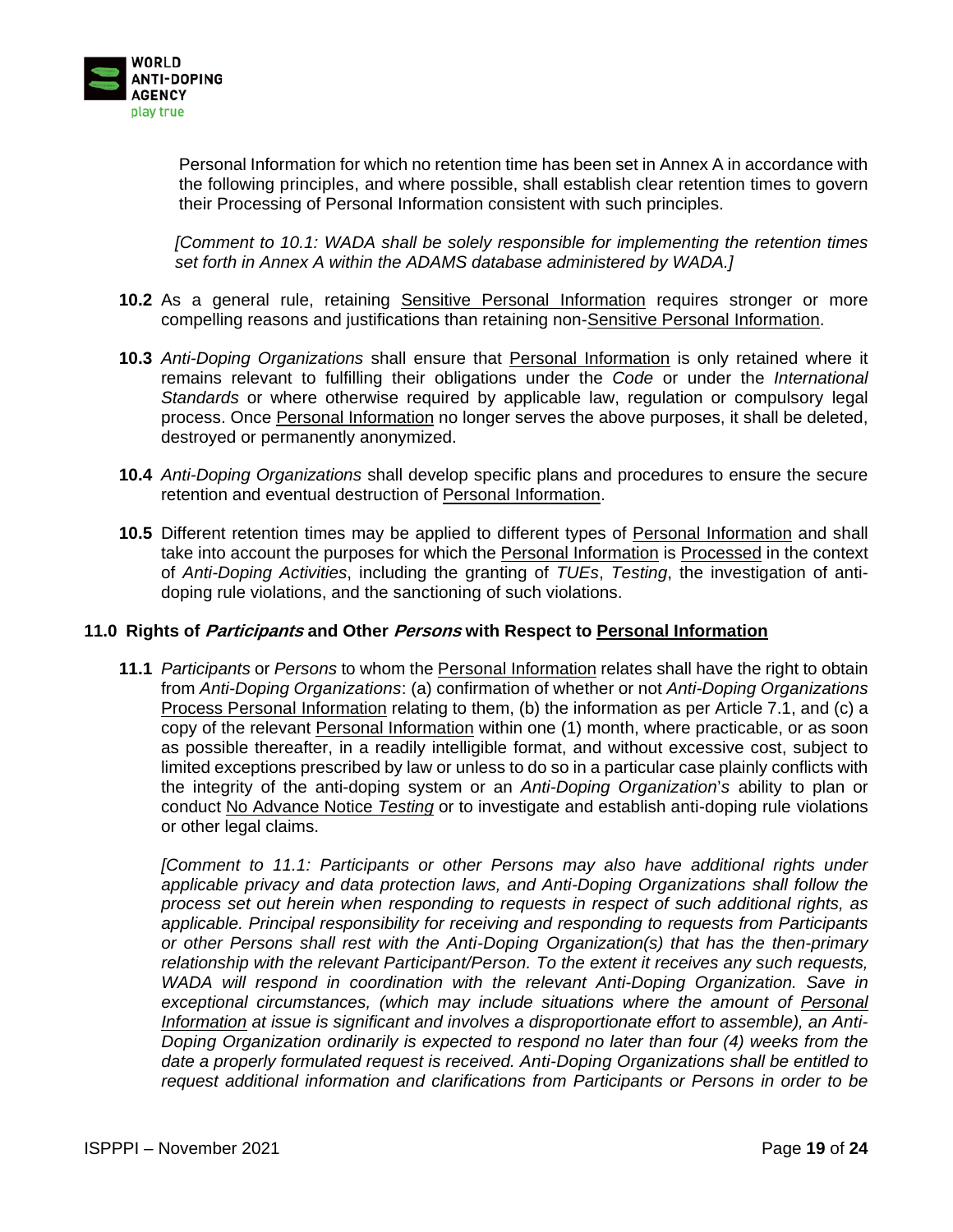

*able to respond to their request, including, where appropriate, additional information to confirm the identity of the Participant or Person making the request.]*

- **11.2** *Anti-Doping Organizations* have to respond to requests from *Participants* or *Persons* to whom the Personal Information relates seeking access to their Personal Information, except if doing so imposes a disproportionate burden on the *Anti-Doping Organizations* in terms of cost or effort given the nature of the Personal Information in question.
- **11.3** In the event an *Anti-Doping Organization* refuses to allow a *Participant or Person* access to his or her Personal Information, it shall inform the *Participant/Person* and set out in writing the reasons for refusing the request as soon as practicable. *Anti-Doping Organizations* shall ensure that *Participants/Persons* only obtain Personal Information relating to themselves, and not relating to other *Participants* or third *Persons*, where they seek to obtain access to Personal Information pursuant to this Article 11.
- **11.4** Where an *Anti-Doping Organization*'*s* Processing of Personal Information is shown to be inaccurate, incomplete, or excessive, it shall, as appropriate, rectify, amend, block or delete the relevant Personal Information as soon as possible. If the *Anti-Doping Organization* has disclosed the Personal Information in question to another *Anti-Doping Organization* that to its knowledge or belief continues to Process the Personal Information, it shall inform that *Anti-Doping Organization* of the change as soon as possible, unless this proves impossible or involves a disproportionate effort. The *Anti-Doping Organization* shall inform the *Participant* or *Person* about these *Anti-Doping Organizations* where they request the information.
- **11.5** Without prejudice to any other rights a *Participant* or *Person* may have under applicable laws, a *Participant* or *Person* shall be entitled to initiate a complaint with an *Anti-Doping Organization*  where he or she has a reasonable, good-faith belief that an *Anti-Doping Organization* is not complying with this *International Standard* and each *Anti-Doping Organization* shall have a documented procedure in place for dealing with such complaints in a fair and impartial manner. In the event that the complaint cannot be satisfactorily resolved, the *Participant* or *Person* may notify *WADA*, which will handle the complaint in accordance with the *International Standard* for Code Compliance by *Signatories*. Where the *International Standard* for the Protection of Privacy and Personal Information is not being adhered to, the relevant *Anti-Doping Organization* will be required to resolve the non-conformity in accordance with the *International Standard* for Code Compliance by *Signatories*. Nothing in this *International Standard* prevents a *Participant* or *Person* from lodging a complaint with any competent authority responsible for the protection of privacy and personal information, and *Anti-Doping Organizations* shall cooperate with such authorities when investigating the complaint.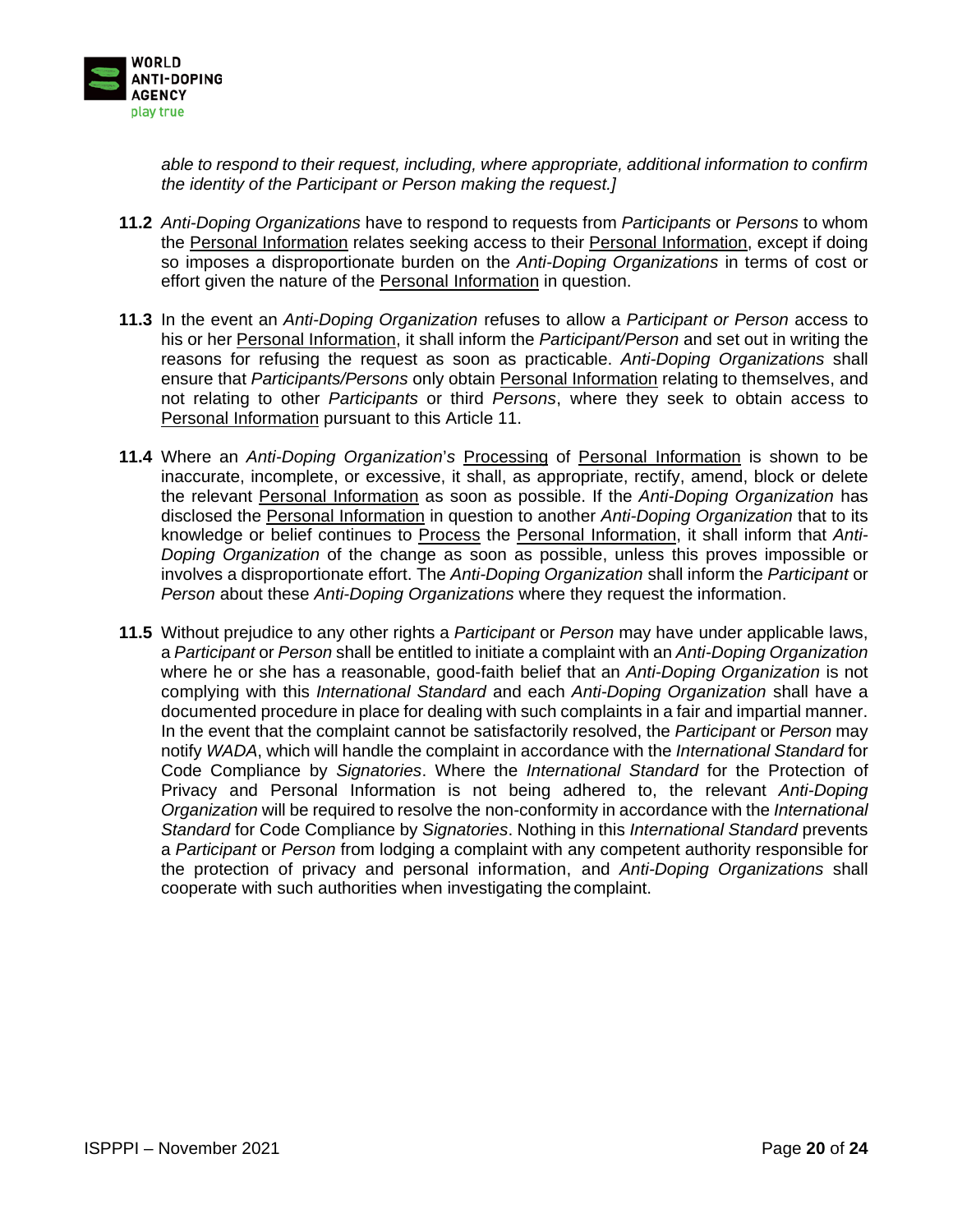

## **ANNEX A: RETENTION TIMES**

- ADRV: *Anti-doping rule violation*
- Adverse analytical finding
- ATF: *Atypical finding*
- APF: *Adverse passport finding*
- ATPF: *Atypical passport finding*
- I. Referenced data will be deleted no later than the end of the calendar quarter following the expiry of the stated retention period.
- II. Retention times are limited to two categories: Twelve (12) months and ten (10) years. The period of ten (10) years represents the **time period during which an action may be commenced for an anti-doping violation under the** *Code***. The period of twelve (12) months represents the time period relevant to count three (3) whereabouts failures giving rise to an anti-doping rule violation, and is also applied to certain incomplete documentation and** *TUE***-related information.**
- <span id="page-20-0"></span>III. Retention times can be extended in case of pending or reasonably anticipated anti-doping rule violations, investigations, or other **legal proceedings.**

| <b>Module</b>     | Data                                                                            | <b>Retention Periods</b>                                                                                                                                                                    | <b>Remarks</b>                                                                                                                                       | <b>Criteria</b> |
|-------------------|---------------------------------------------------------------------------------|---------------------------------------------------------------------------------------------------------------------------------------------------------------------------------------------|------------------------------------------------------------------------------------------------------------------------------------------------------|-----------------|
| $1 -$ Athlete     |                                                                                 |                                                                                                                                                                                             | Athlete data relevant for practical purposes and for notification<br>purposes in the event of an ADRV. These data are not particularly<br>sensitive. |                 |
| Athlete (general) | Name, Date of birth,<br>Sport Discipline and<br>Gender                          | 10 yrs as of time when Athlete is<br>excluded from ADO's Testing<br>program or as of time other data<br>categories have been deleted (see,<br>e.g. Section 6 - ADRV), whichever<br>is later | Necessary to notify of ADRV and to keep a record of Athletes included in<br>an ADO's Testing program.                                                | Necessity       |
|                   | Contact information<br>(phone number (s),<br>email address, mailing<br>address) | 10 yrs as of time when Athlete is<br>excluded from ADO's Testing<br>program                                                                                                                 | Same as above.                                                                                                                                       | Necessity       |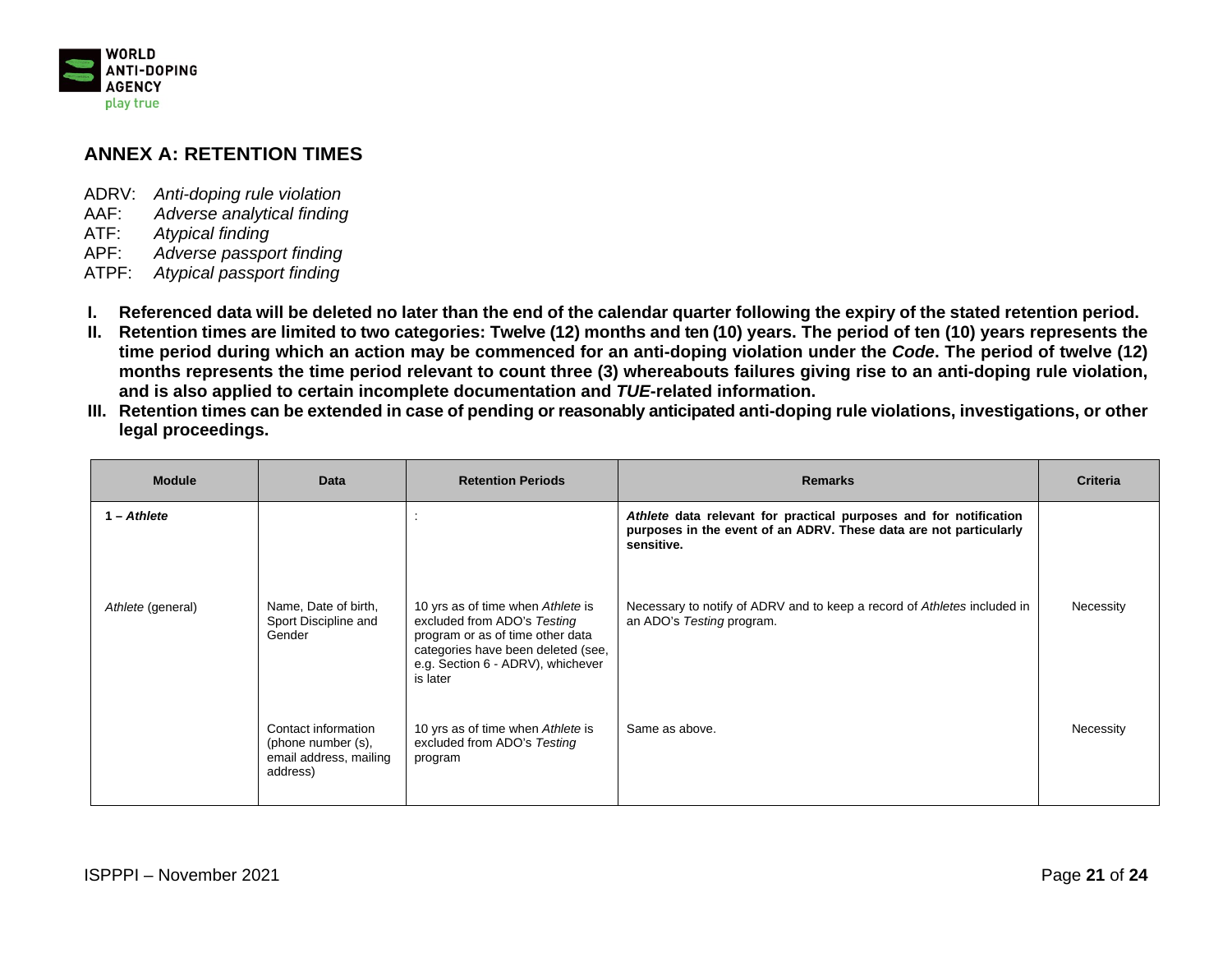

| <b>Module</b>                                                                                                                                                                      | Data                                                                                                                            | <b>Retention Periods</b>                                                              | <b>Remarks</b>                                                                                                                                                                                        | <b>Criteria</b>            |
|------------------------------------------------------------------------------------------------------------------------------------------------------------------------------------|---------------------------------------------------------------------------------------------------------------------------------|---------------------------------------------------------------------------------------|-------------------------------------------------------------------------------------------------------------------------------------------------------------------------------------------------------|----------------------------|
| $2 -$ Whereabouts*<br>*(except for city, country,<br>and In- Competition<br>whereabouts information,<br>which are needed for the<br>Athlete Biological Passport-<br>see section 7) |                                                                                                                                 |                                                                                       |                                                                                                                                                                                                       |                            |
| Whereabouts                                                                                                                                                                        | Whereabouts (other<br>than city, country and<br>In-Competition<br>whereabouts)                                                  | 12 months as of end of the<br>whereabouts quarter for which<br>the data was submitted | Relevant to count 3 whereabouts failures in 12 months' time.                                                                                                                                          | Necessity                  |
|                                                                                                                                                                                    | Whereabouts failures<br>(filing failures and<br>missed tests)                                                                   | 10 years as of date of<br>whereabouts failure                                         | Relevant to count 3 whereabouts failures in 12 months' time and to<br>other possible ADRVs. If ADRV, will also be kept as part of results<br>management file (see section 6).                         | Necessity                  |
| $3 - TUEs$                                                                                                                                                                         |                                                                                                                                 |                                                                                       | Destroying medical information makes it impossible for<br>WADA/ADOs to review TUEs retrospectively after TUE has lost<br>its validity. TUE information is largely medical and therefore<br>sensitive. |                            |
| <b>TUE</b>                                                                                                                                                                         | TUE certificates and<br>rejected TUE<br>decision forms                                                                          | 10 yrs as of date of TUE<br>expiry/date of rejection decision                         | Can be relevant in case of re-Testing or other investigations.                                                                                                                                        | Proportionality/ Necessity |
|                                                                                                                                                                                    | TUE application<br>forms and supp. med<br>information and any<br>other TUE info not<br>otherwise expressly<br>mentioned herein. | 12 months from date of TUE<br>expiry                                                  | Loses relevance after expiration of TUE except in case of re-<br>application.                                                                                                                         | Proportionality/Necessity  |
|                                                                                                                                                                                    | Incomplete TUEs                                                                                                                 | 12 months from date of creation                                                       | Can be relevant in case of re-application.                                                                                                                                                            | Proportionality            |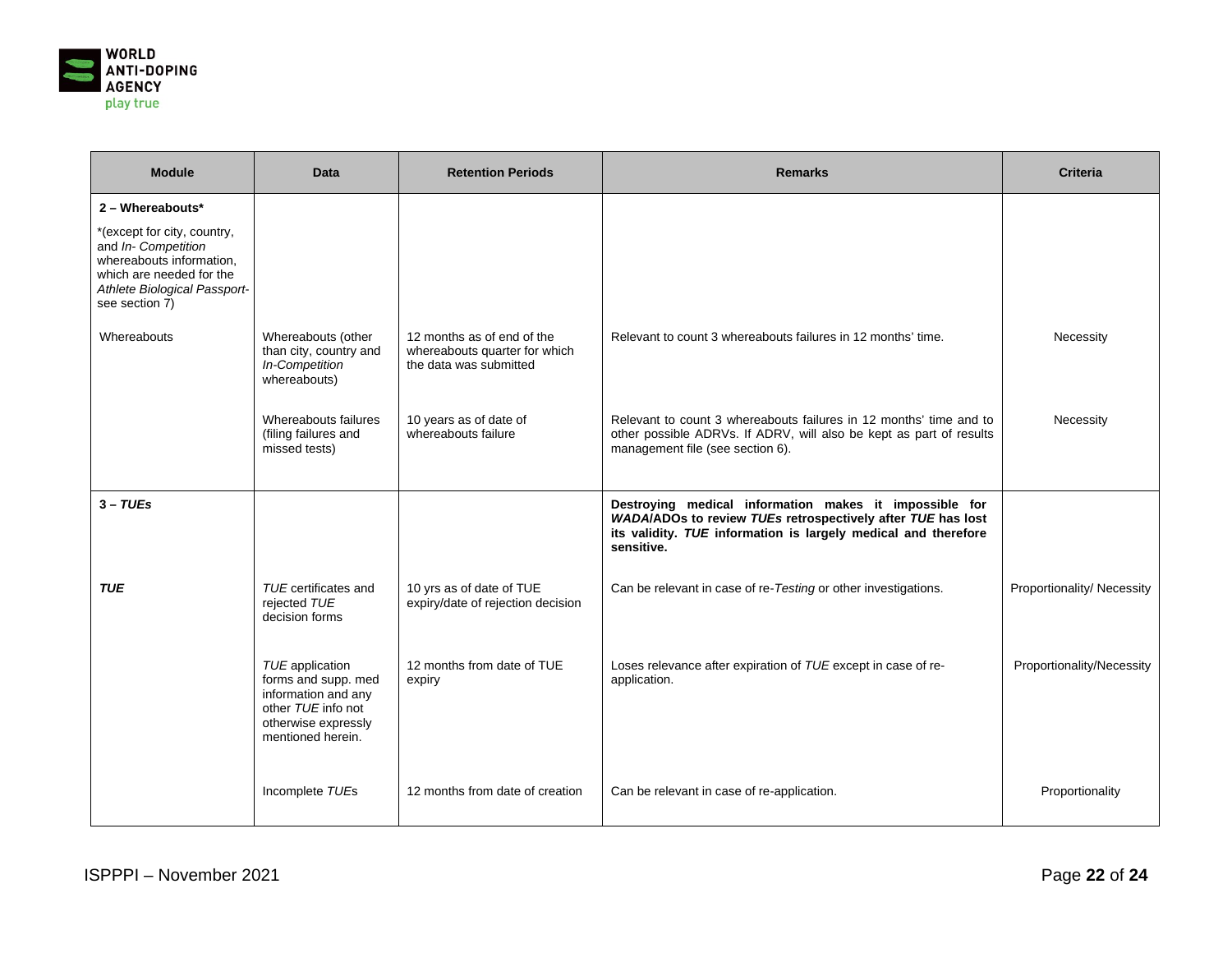

| <b>Module</b>                                 | Data                                                                                       | <b>Retention Periods</b>                                                     | <b>Remarks</b>                                                                                                                                                                                                                                                                                                                                                                                                                                                                                                                                                                                                             | <b>Criteria</b>           |
|-----------------------------------------------|--------------------------------------------------------------------------------------------|------------------------------------------------------------------------------|----------------------------------------------------------------------------------------------------------------------------------------------------------------------------------------------------------------------------------------------------------------------------------------------------------------------------------------------------------------------------------------------------------------------------------------------------------------------------------------------------------------------------------------------------------------------------------------------------------------------------|---------------------------|
| 4 - Testing                                   |                                                                                            |                                                                              |                                                                                                                                                                                                                                                                                                                                                                                                                                                                                                                                                                                                                            |                           |
| Testing                                       | Doping Control Forms<br>(DCFs)                                                             | 10 yrs as of Sample collection<br>date                                       | DCFs, associated mission/Testing orders, and chain of custody<br>documents are relevant for Athlete Biological Passport and in case of<br>re-Testing of Samples. If ADRV, will also be kept as part of results<br>management file (see section 6).                                                                                                                                                                                                                                                                                                                                                                         | Proportionality/Necessity |
|                                               | Mission/Testing<br>orders                                                                  | Retained until all associated<br>DCFs have been deleted                      | Same as above.                                                                                                                                                                                                                                                                                                                                                                                                                                                                                                                                                                                                             | Proportionality/Necessity |
|                                               | Chain of custody                                                                           | 10 yrs as of document creation<br>date                                       | Same as above.                                                                                                                                                                                                                                                                                                                                                                                                                                                                                                                                                                                                             | Proportionality/Necessity |
|                                               | Incomplete Testing<br>documentation or<br>documentation not<br>matched to a Sample         | 12 months as of document<br>creation date                                    | Documentation that is incomplete or not matched to a Sample<br>typically results from a data entry error and is discarded after a short<br>delay for data integrity purposes.                                                                                                                                                                                                                                                                                                                                                                                                                                              | Proportionality           |
| 5 - Test results/Results<br><b>Management</b> |                                                                                            | As of Sample collection date /<br>date of creation of relevant<br>documents: |                                                                                                                                                                                                                                                                                                                                                                                                                                                                                                                                                                                                                            |                           |
|                                               | Analytical test results<br>(incl. AAF/ATF),<br>laboratory reports,<br>and other associated | $10$ yrs $*$                                                                 | Necessary because of multiple violations and retrospective analysis.<br>If ADRV, will also be kept as part of results management file (see<br>section 6).                                                                                                                                                                                                                                                                                                                                                                                                                                                                  | Necessity                 |
|                                               | documentation                                                                              |                                                                              | *Subject to the criteria and requirements of the Code/International<br>Standards, analytical data resulting from Sample analysis and other<br>Doping Control information may, in certain circumstances, be kept<br>beyond the applicable retention period for research and other<br>purposes permitted by Article 6.3 of the Code. Samples and data<br>must be processed to ensure they cannot be traced back to an<br>athlete before being used for such secondary purposes. 10 years is<br>the maximum retention time for identifiable data and Samples. See<br>the International Standard for Laboratories for details. | Proportionality/Necessity |